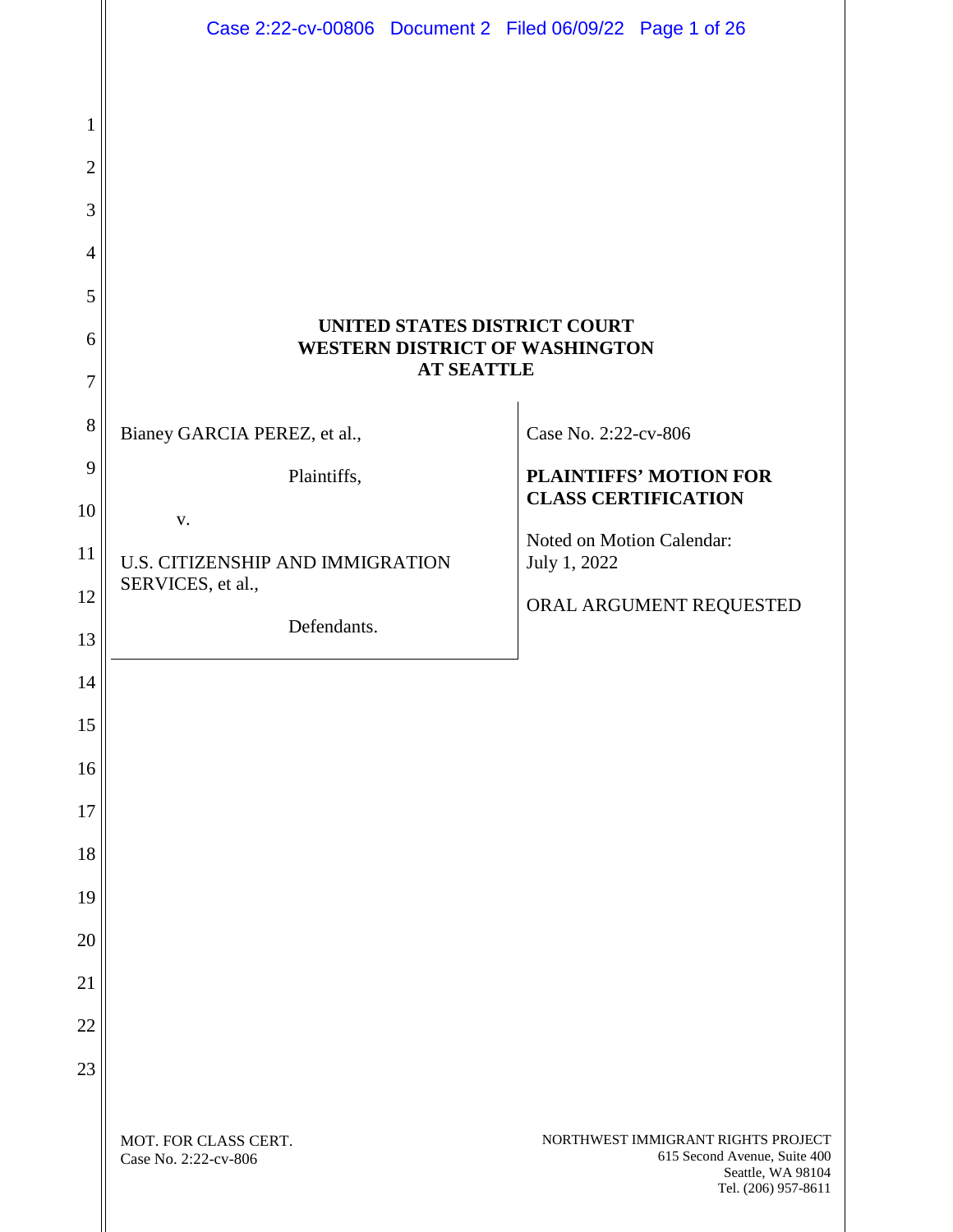# **TABLE OF CONTENTS**

1

| $\overline{2}$ | I.                                                                                                                                                                     |
|----------------|------------------------------------------------------------------------------------------------------------------------------------------------------------------------|
| 3              | П.                                                                                                                                                                     |
|                | A.                                                                                                                                                                     |
| 4              | 1.                                                                                                                                                                     |
| 5              | 2.                                                                                                                                                                     |
|                | <b>B.</b>                                                                                                                                                              |
| 6              | 1.                                                                                                                                                                     |
| 7              | 2.                                                                                                                                                                     |
| 8              | 3.                                                                                                                                                                     |
|                | 4.                                                                                                                                                                     |
| 9              | III.                                                                                                                                                                   |
| 10             | This Action Satisfies the Class Certification Requirements of Rule 23(a) 12<br>Α.                                                                                      |
| 11             | The Proposed Class and Subclass Members Are So Numerous That Joinder Is<br>1.                                                                                          |
| 12             | 2.<br>Because Plaintiffs' Claims Derive from Defendants' Common Policies and Practices,                                                                                |
| 13             | 3.<br>Plaintiffs' Claims Are Typical of the Members of the Proposed Class and Subclasses                                                                               |
| 14             | The Named Plaintiffs Will Adequately Protect the Interests of the Proposed Class and<br>4.<br>Subclass Members, and Counsel are Qualified to Litigate This Action.  21 |
| 15             | <b>B.</b>                                                                                                                                                              |
| 16             |                                                                                                                                                                        |
| 17             |                                                                                                                                                                        |
| 18             |                                                                                                                                                                        |
| 19             |                                                                                                                                                                        |
| 20             |                                                                                                                                                                        |
| 21             |                                                                                                                                                                        |
| 22             |                                                                                                                                                                        |
|                |                                                                                                                                                                        |
| 23             |                                                                                                                                                                        |
|                | NORTHWEST IMMIGRANT RIGHTS PROJECT<br>MOT. FOR CLASS CERT. - i                                                                                                         |
|                | 615 Second Avenue, Suite 400<br>Case No. 2:22-cv-806<br>Seattle, WA 98104                                                                                              |

Tel. (206) 957-8611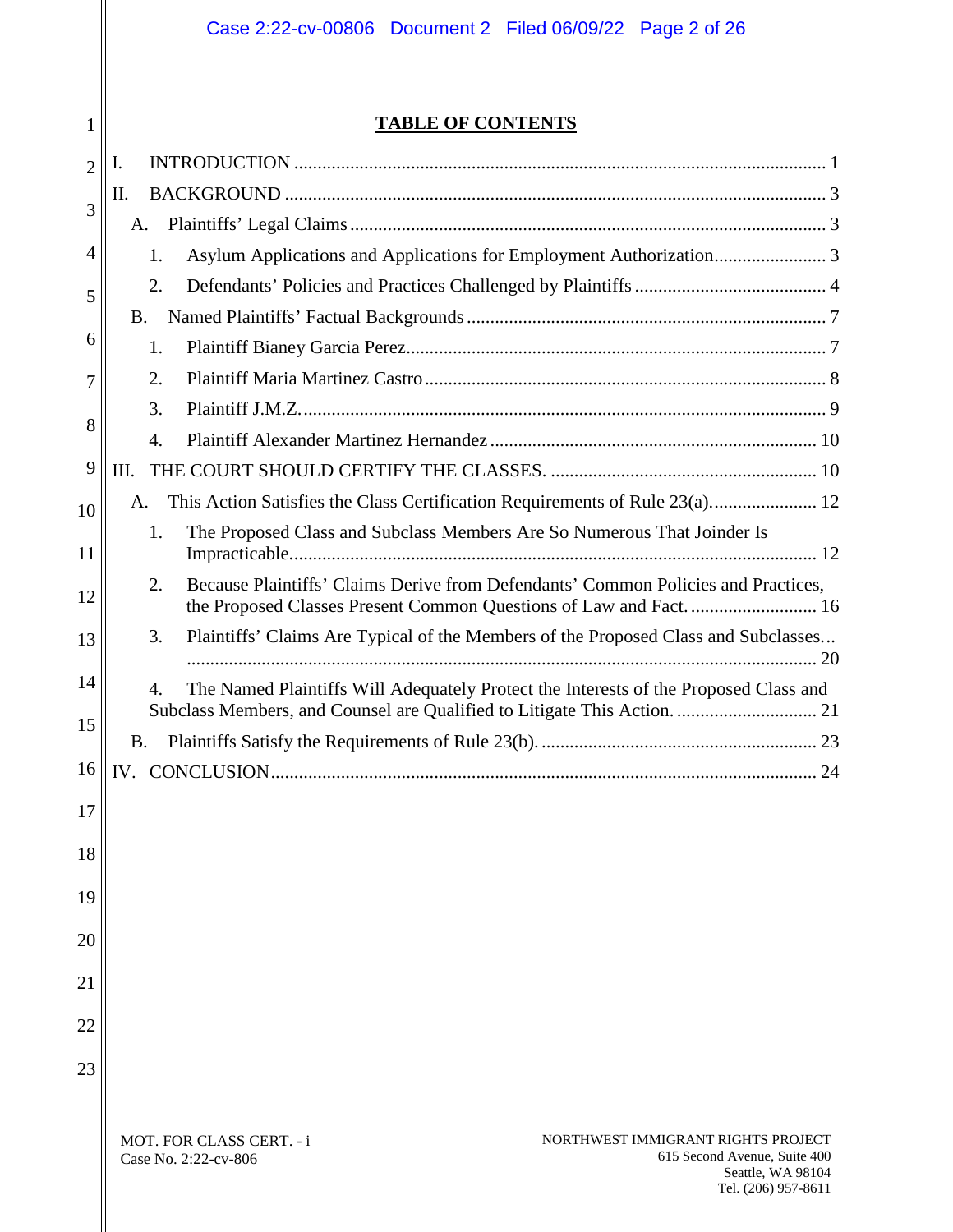<span id="page-2-0"></span>1

#### **I. INTRODUCTION**

2 3 4 5 6 7 8 9 10 11 12 13 14 15 16 Plaintiffs and proposed class members (hereinafter "Plaintiffs") are eligible to obtain employment authorization based on their long-pending asylum applications. However, Defendants U.S. Citizenship and Immigration Services' (USCIS) and Executive Office for Immigration Review's (EOIR) policies and practices unlawfully prevent them from receiving this critical benefit. Under the Immigration and Nationality Act (INA), USCIS and EOIR have 180 days to adjudicate asylum applications, but in the vast majority of cases, Defendants fail to comply with that deadline. Accordingly, the INA and federal regulations authorize asylum applicants who have been forced to wait more than 180 days for Defendants to adjudicate their asylum application to obtain an employment authorization document (EAD). However, Defendants' policies and practices unlawfully prevent Plaintiffs acquiring the requisite 180 days. Specifically, Plaintiffs challenge Defendants' failure to provide notice of and a meaningful opportunity to contest Defendants' 180-day determinations as well as three policies and practices for calculating the time period—hereinafter called the "asylum EAD clock." Without an EAD, Plaintiffs are left in dire financial straits, without any means of supporting themselves or their families.

17 18 19 20 21 22 The questions presented in this case—whether these policies and practices regarding the asylum EAD clock violate the Administrative Procedure Act, the INA, implementing regulations, and the U.S. Constitution—can and should be resolved on a class-wide basis. The proposed class and subclasses satisfy the requirements of Federal Rule of Civil Procedure 23(a) and 23(b)(2). Plaintiffs thus request that the Court certify the following class and appoint them as class representatives:

23

All noncitizens in the United States who have been or will be placed in removal proceedings; who filed or will file with Defendants a complete I-589 (Application

MOT. FOR CLASS CERT. - 1 Case No. 2:22-cv-806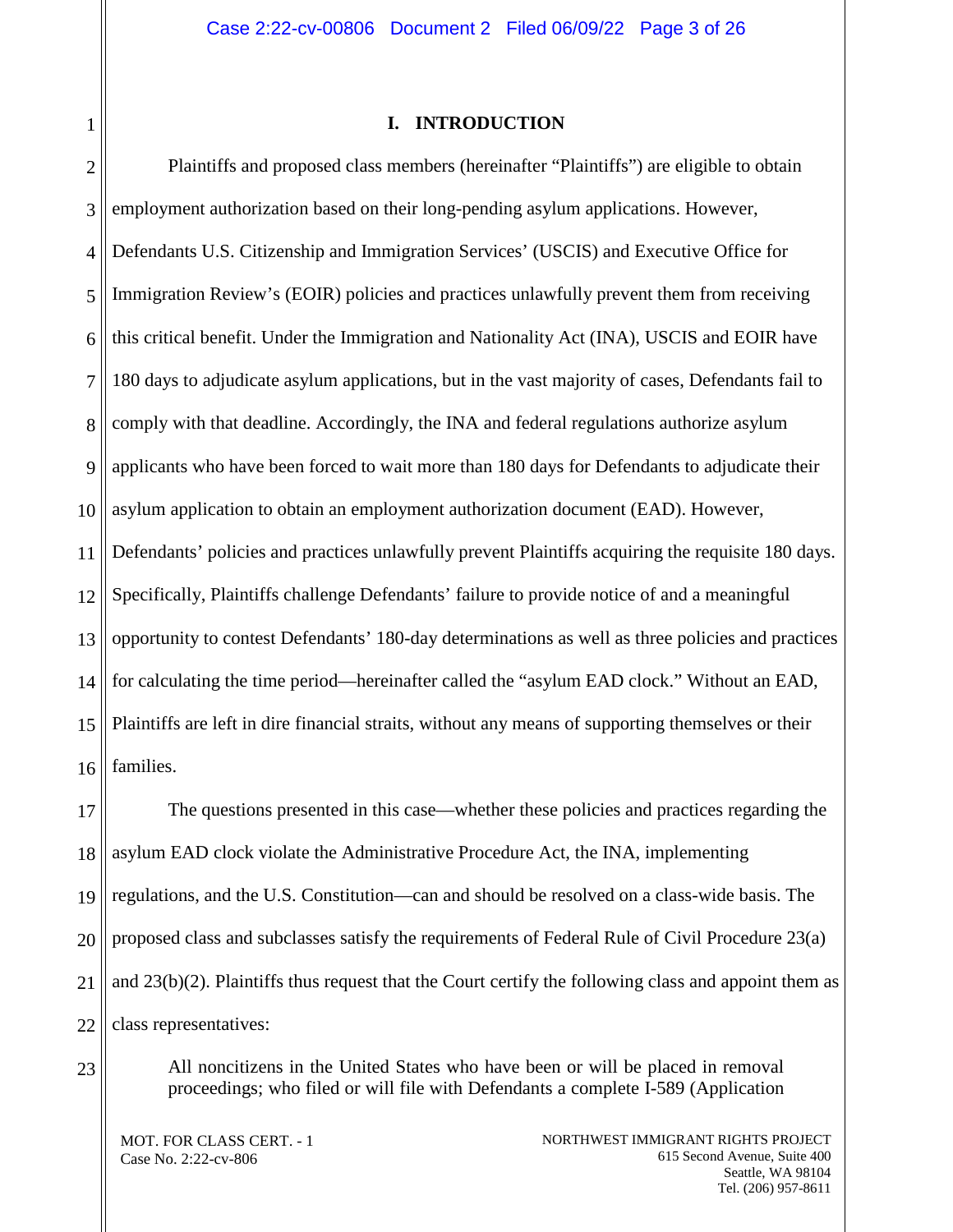for Asylum and Withholding of Removal); who would be eligible for employment authorization under  $8$  C.F.R. 274a.12(c)(8) but for the fact that the asylum EAD clock was stopped or not started prior to 180 days; and whose asylum EAD clock determinations have been or will be made without written notice or a meaningful opportunity to contest such determinations.

4 Plaintiffs further request that the Court certify the following subclasses:

5 6 7 *Remand Subclass*: Asylum and/or withholding of removal applicants whose asylum EAD clocks were or will be stopped following a decision by an immigration judge and whose asylum EAD clocks are not or will not be started or restarted following an appeal in which either the BIA or a federal court of appeals remands their case resulting in further adjudication of their asylum and/or withholding of removal claims.

8 10 *Unaccompanied Children Subclass*: Asylum applicants in removal proceedings who are deemed unaccompanied children pursuant to  $6$  U.S.C. 279 $(g)$  and whose asylum EAD clocks are not started or will be stopped while waiting for USCIS to initially adjudicate the filed asylum application.

11 12 13 14 *Change of Venue Subclass*: Asylum and/or withholding of removal applicants in removal proceedings who have changed residence or will change residence within the United States after having filed asylum and/or withholding of removal applications with the immigration court, whose proceedings have been or will be transferred to a different immigration court with jurisdiction over their new place of residence, and, as a consequence, for whom EOIR has stopped or will stop the asylum EAD clock based solely on the change of venue.

15 All named Plaintiffs move to be appointed as representatives of the class. Additionally, Plaintiffs

16 Garcia Perez and Martinez Castro move to be appointed as representatives of the Remand

17 Subclass. Plaintiff J.M.Z. moves to be appointed as representative of the Unaccompanied

18 Children Subclass. Plaintiff Martinez Hernandez moves to be appointed as representative of the

19 Change of Venue Subclass.

20 On behalf of themselves and proposed class members, Plaintiffs seek an order from this

21 Court certifying the class and subclasses, appointing Plaintiffs as representatives of the class and

22 the respective subclasses, and appointing Plaintiffs' counsel as class counsel.

23

1

2

3

9

MOT. FOR CLASS CERT. - 2 Case No. 2:22-cv-806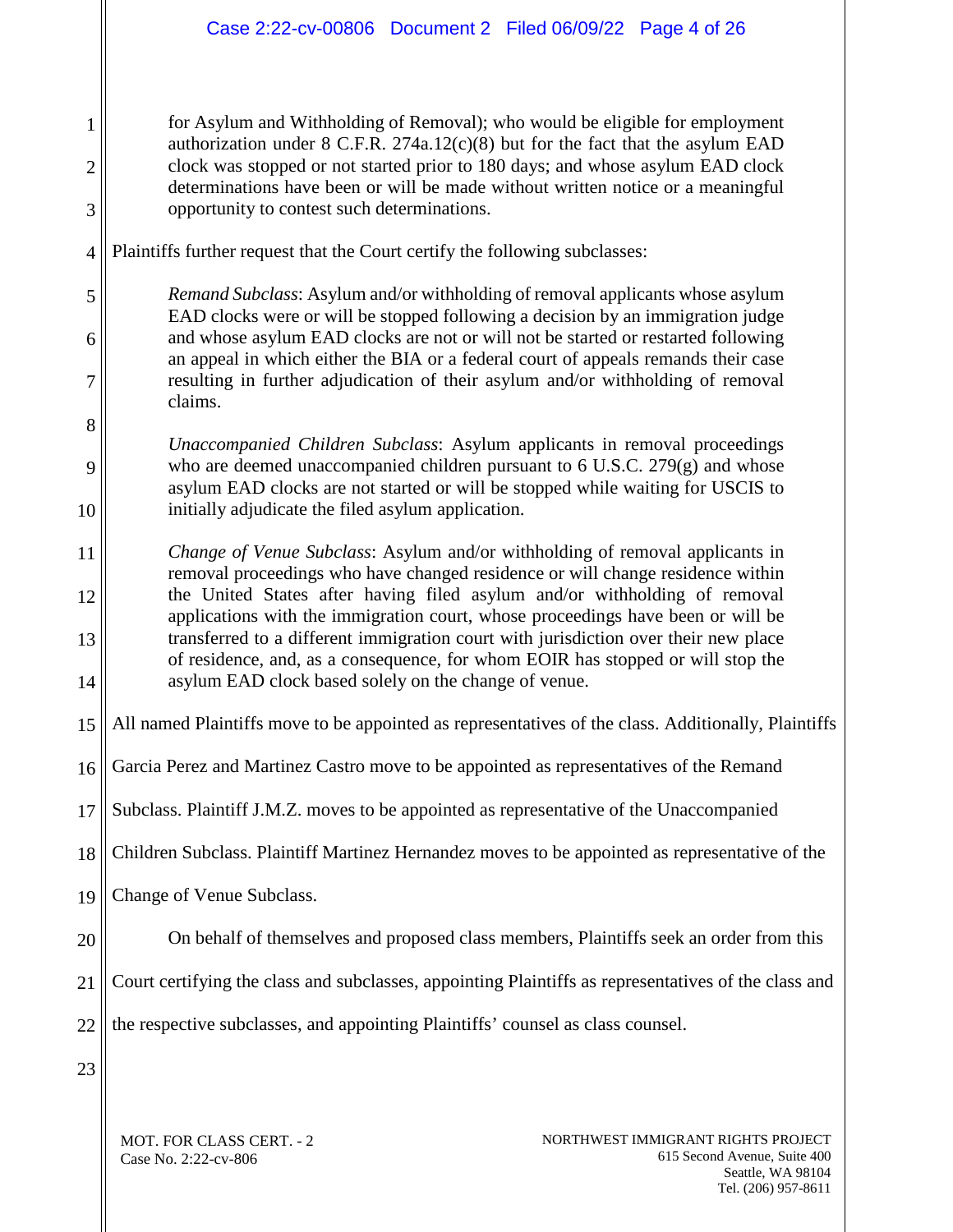## **II. BACKGROUND**

#### <span id="page-4-1"></span>2 **A. Plaintiffs' Legal Claims**

<span id="page-4-0"></span>1

<span id="page-4-2"></span>8

3 4 5 6 7 Adjudicating a motion for class certification does not call for "an in-depth examination of the underlying merits," but a court may analyze the merits to the extent necessary to determine the propriety of class certification. *Ellis v. Costco Wholesale Corp.*, 657 F.3d 970, 983 n.8 (9th Cir. 2011); *see also Wal-Mart Stores, Inc. v. Dukes*, 564 U.S. 338, 351–52 (2011). Plaintiffs thus briefly summarize their claims below.

1. Asylum Applications and Applications for Employment Authorization

9 10 11 12 Any noncitizen in the United States or seeking admission at a port of entry may apply for asylum or withholding of removal. 8 U.S.C. §§ 1158(a)(1), 1231(b)(3)(A). Absent exceptional circumstances, an asylum application must be adjudicated within 180 days after it is filed. 8 U.S.C. §  $1158(d)(5)(A)(iii)$ .

13 14 15 16 17 Pursuant to regulation, an asylum applicant whose application is not adjudicated within 180 days of filing (not including periods of applicant-caused delay) may be provided employment authorization. 8 C.F.R. § 208.7(a)([1](#page-4-3)).<sup>1</sup> Where an asylum applicant is eligible for employment authorization, USCIS has no discretion to deny an EAD application. *See* 8 C.F.R. §  $274a.13(a)(1)–(2).<sup>2</sup>$  $274a.13(a)(1)–(2).<sup>2</sup>$ 

18 19 In determining whether 180 days have passed for purposes of asylum EAD clock determinations, the time begins to accrue on the date an applicant files a complete asylum

20

<span id="page-4-3"></span><sup>21</sup> 22 23 1 The previous version of this rule is in effect. *Asylumworks v. Mayorkas,* No. 20-CV-3815 (BAH), --- F. Supp. ---, 2022 WL 355213 (D.D.C. Feb. 7, 2022) (vacating Asylum Application, Interview, and Employment Authorization for Applicants, 85 Fed. Reg. 38532 (June 26, 2020)). DHS has not appealed this ruling. *See* Compl. ¶¶ 7–8 & p. 8 n.2.

<span id="page-4-4"></span><sup>2</sup> As with § 208.7, a previous version of this rule is in effect. *Asylumworks*, 2022 WL 355213.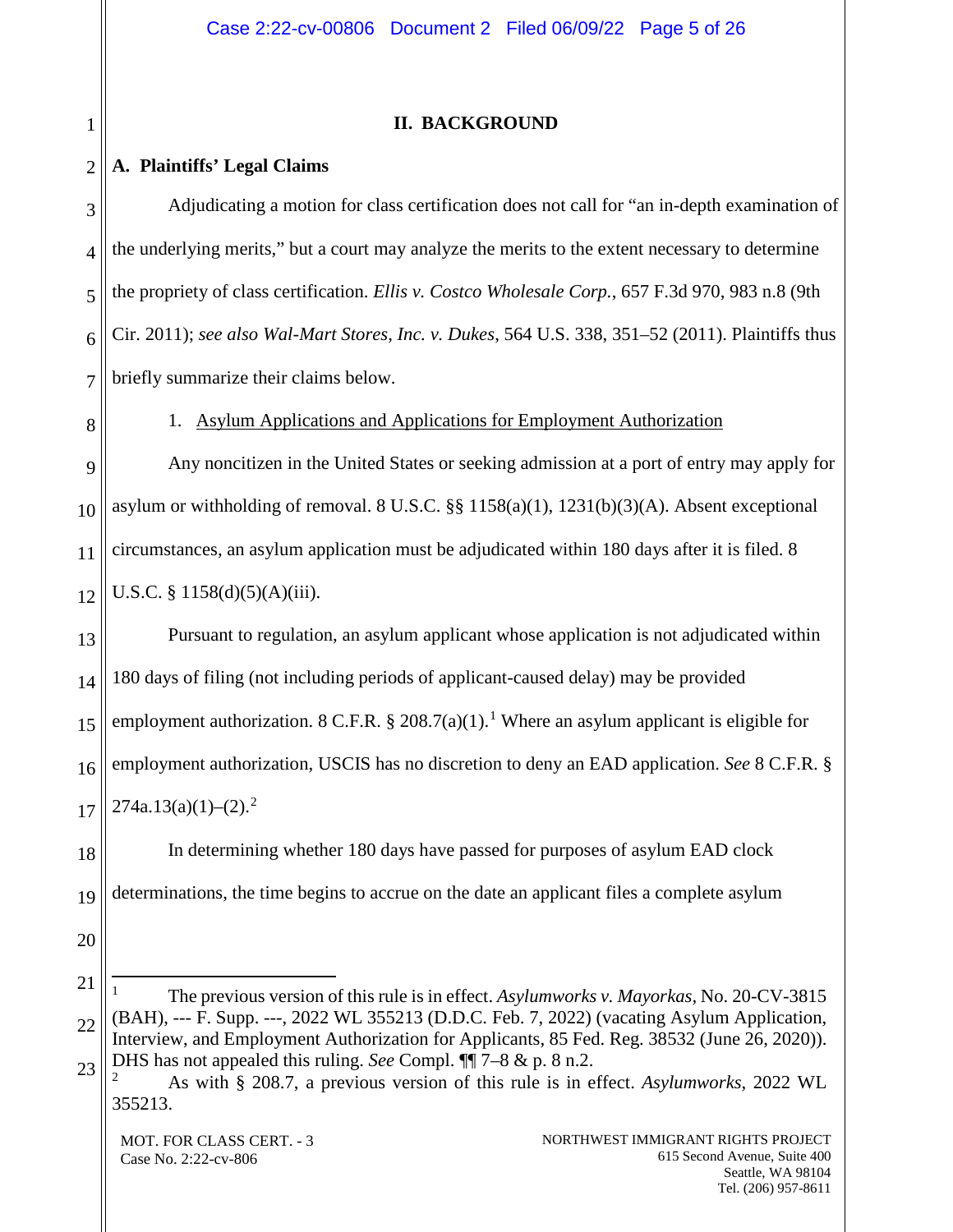1 2 3 4 5 6 7 8 9 10 11 12 13 application. 8 C.F.R. §§ 208.7(a)(1),  $1208.7(a)(1)$ ,  $3208.3$  $3208.3$ ,  $208.4$ ,  $1208.3$ ,  $1208.4$ . The asylum EAD clock continues to run except for any period of "delay requested or caused by the applicant,"  $8 \text{ C.F.R.}$   $\frac{88}{9}$   $208.7(a)(2)$ ,  $1208.7(a)(2)$ , or unless the asylum application is denied before the EAD application is adjudicated,  $8 \text{ C.F.R.}$  §§  $208.7(a)(1)$ ,  $1208.7(a)(1)$ . For individuals in removal proceedings, asylum EAD clock stoppages occur where immigration judges (IJs) or EOIR staff apply certain earmarked adjournment codes to a case with a pending asylum application. *See* Maltese Decl. Ex. I, EOIR Policy Manual, App'x O – Adjournment Codes (last updated May. 18, 2022). For individuals in removal proceedings, USCIS relies upon EOIR's assessment to determine whether to deny an EAD application on the basis of the asylum EAD clock. *See* Maltese Decl. Ex. F, EOIR & USCIS, The 180-Day Asylum EAD Clock Notice (May 9, 2017); *see also* Maltese Decl. Ex. G, USCIS, Applicant-Caused Delays in Adjudication of the "Form I-589, Application for Asylum and Withholding of Removal" and Impact on Employment Authorization (Aug. 25, 2020).

<span id="page-5-0"></span>14

# 2. Defendants' Policies and Practices Challenged by Plaintiffs

15 16 17 18 19 20 21 Plaintiffs challenge four policies and practices with respect to the asylum EAD clock: *Notice and Opportunity to Challenge*. Defendants have a policy and practice of failing to provide notice of or adequate opportunity to contest asylum EAD clock determinations, although these calculations often are the basis of USCIS's denial of EAD applications. IJs are not required to inform asylum applicants when they have utilized an adjournment code that will stop the asylum EAD clock, and, absent specific inquiries, neither EOIR nor USCIS informs asylum applicants of the reason that the asylum EAD clock has stopped or not restarted, or that EOIR's

<span id="page-5-1"></span>22 23

 <sup>3</sup> The previous version of this rule is in effect. *See Pangea Legal Servs. v. U.S. Dep't of Homeland Sec.*, 512 F. Supp. 3d 966 (N.D. Cal. 2021).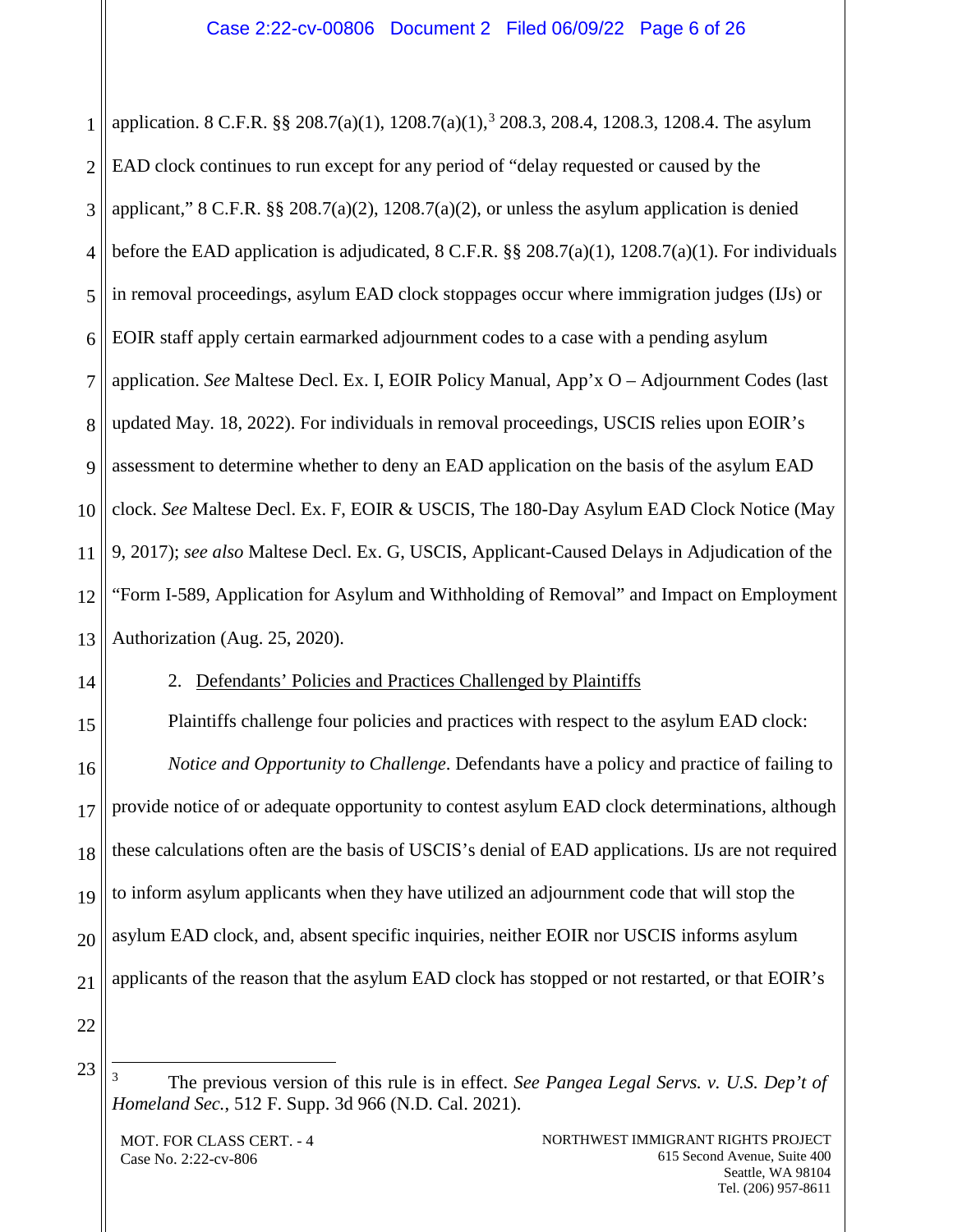1 2 3 4 5 6 7 8 9 10 11 12 13 14 assessment of the asylum EAD clock is controlling for purposes of USCIS's EAD adjudication. Nor do EOIR or USCIS provide Plaintiffs with a meaningful opportunity to contest errors in asylum EAD clock determinations. Regulations prohibit appeals of EAD application denials. *See*  8 C.F.R. § 274a.13(c). Defendant EOIR prohibits IJs from issuing orders regarding the asylum EAD clock. Maltese Decl. Ex. H, Mem. from James R. McHenry III, Director, to EOIR, PM 21- 06, at 5–6 n.15 (Dec. 4, 2020). USCIS declines to correct the asylum EAD clock despite its responsibility for adjudicating EAD applications. Maltese Decl. Ex. G, USCIS, Applicant-Caused Delays in Adjudication of the "Form I-589, Application for Asylum and Withholding of Removal" and Impact on Employment Authorization, at 2 (Aug. 25, 2020). Thus, any requests for correction must be made to the relevant EOIR court administrator or the BIA outside of the record and on an ad hoc basis. Defendants' uniform policy of failing to provide Plaintiffs with notice of or meaningful opportunity to contest asylum EAD clock determinations violates Plaintiffs' rights under the Due Process Clause of the Fifth Amendment, the APA, and governing regulations.

15 16 17 18 19 20 21 22 23 *Remand Policy and Practice*. Defendants have a policy and practice of stopping the asylum EAD clock where an asylum application is denied before the EAD application is adjudicated. 8 C.F.R.  $\S$   $\S$   $208.7(a)(1)$ ,  $1208.7(a)(1)$ . Subclass members have prevailed or will prevail in appeals before the BIA or a federal court, resulting in remand. However, it is Defendants' policy and practice *not* to restart the asylum EAD clock following such remands; instead, they deem the asylum EAD clock permanently stopped when an asylum application is denied initially, even if the agency's decision is subsequently vacated. This uniform policy unlawfully prevents these subclass members from obtaining employment authorization and violates the INA and the asylum EAD regulations.

MOT. FOR CLASS CERT. - 5 Case No. 2:22-cv-806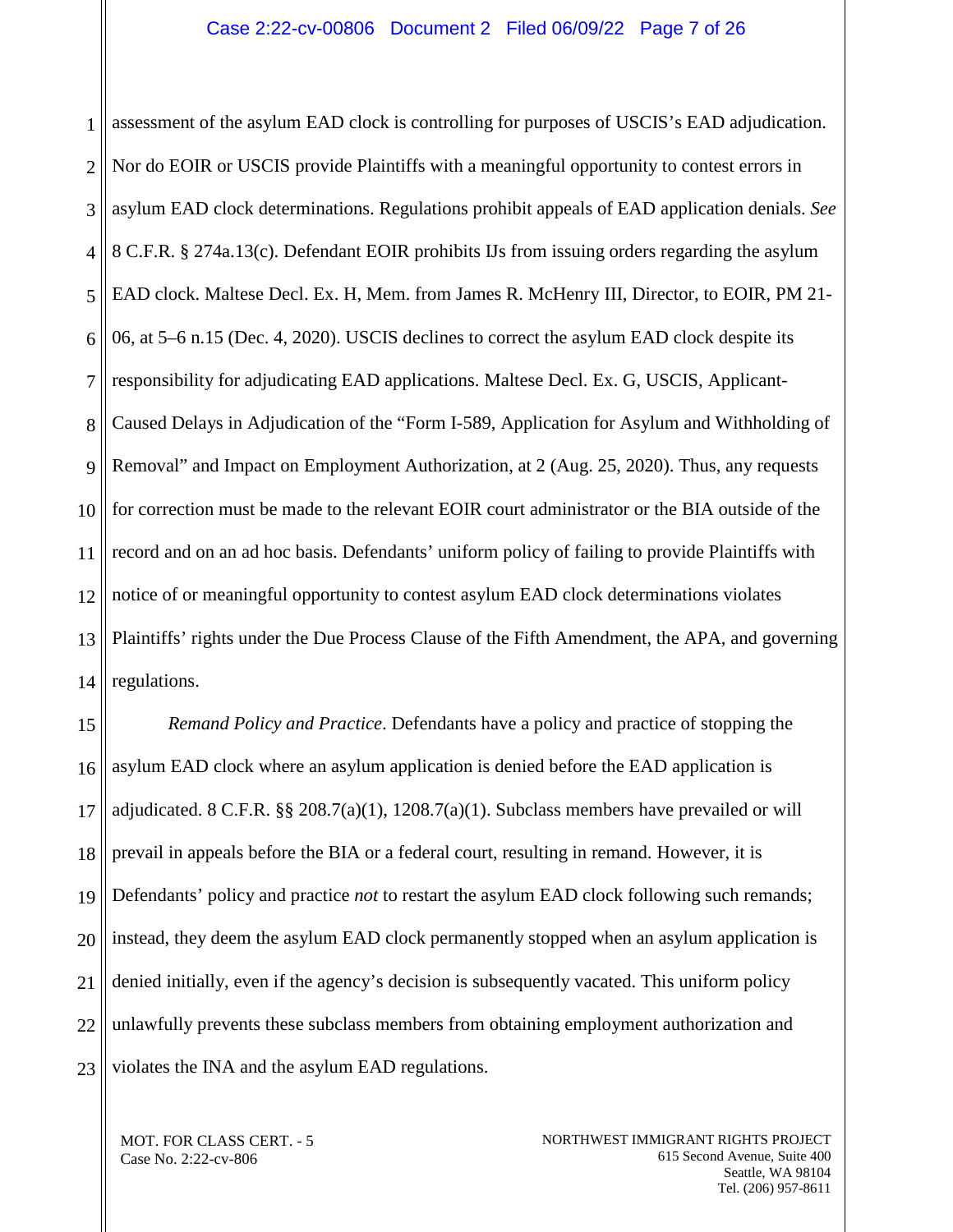1 2 3 4 5 6 7 8 9 10 11 *Unaccompanied Children Policy and Practice*. Congress mandated that unaccompanied children receive special protections in removal proceedings, including that USCIS adjudicate their asylum applications in the first instance. 8 U.S.C.  $\S$  1158(b)(3)(C). Thus, IJs must adjourn or administratively close removal proceedings for unaccompanied children and transfer their asylum applications to USCIS for initial adjudication. Critically, this type of adjournment is based on a statutory mandate, not a choice by the individual child asylum applicant. Nevertheless, EOIR applies an adjournment code that stops the asylum EAD clock. *See, e.g.*, Maltese Decl. Ex. I, EOIR Policy Manual, App'x O – Adjournment Codes ("\*7A . . . Adjourned to allow the adjudication of an application pending with DHS."). This policy and practice unlawfully prevents these subclass members from obtaining employment authorization and violates the INA and the asylum EAD regulations.

12 13 14 15 16 17 18 19 20 21 22 23 *Change of Venue Practice*. Defendants have a practice of stopping the asylum EAD clock where an asylum applicant in removal proceedings files a change of venue motion to place the case with the immigration court with jurisdiction over their place of current residence, including after the individual is released from detention. Similarly, Defendants have a practice of stopping the asylum EAD clock for asylum applicants who were originally placed in the Migrant Protection Protocols (MPP), a program that forces noncitizens who seek to apply for asylum to remain in Mexico while awaiting an immigration court hearing at a court located on the United States' side of the U.S.-Mexico border. Yet many of these noncitizens subsequently enter the country and move to change the venue to the court with jurisdiction over their new place of residence. Although it is standard practice to transfer venue after an asylum applicant in removal proceedings changes their residence, EOIR has a practice of regularly stopping the asylum EAD clock in these circumstances. The agency does so even though this practice is in tension with the

MOT. FOR CLASS CERT. - 6 Case No. 2:22-cv-806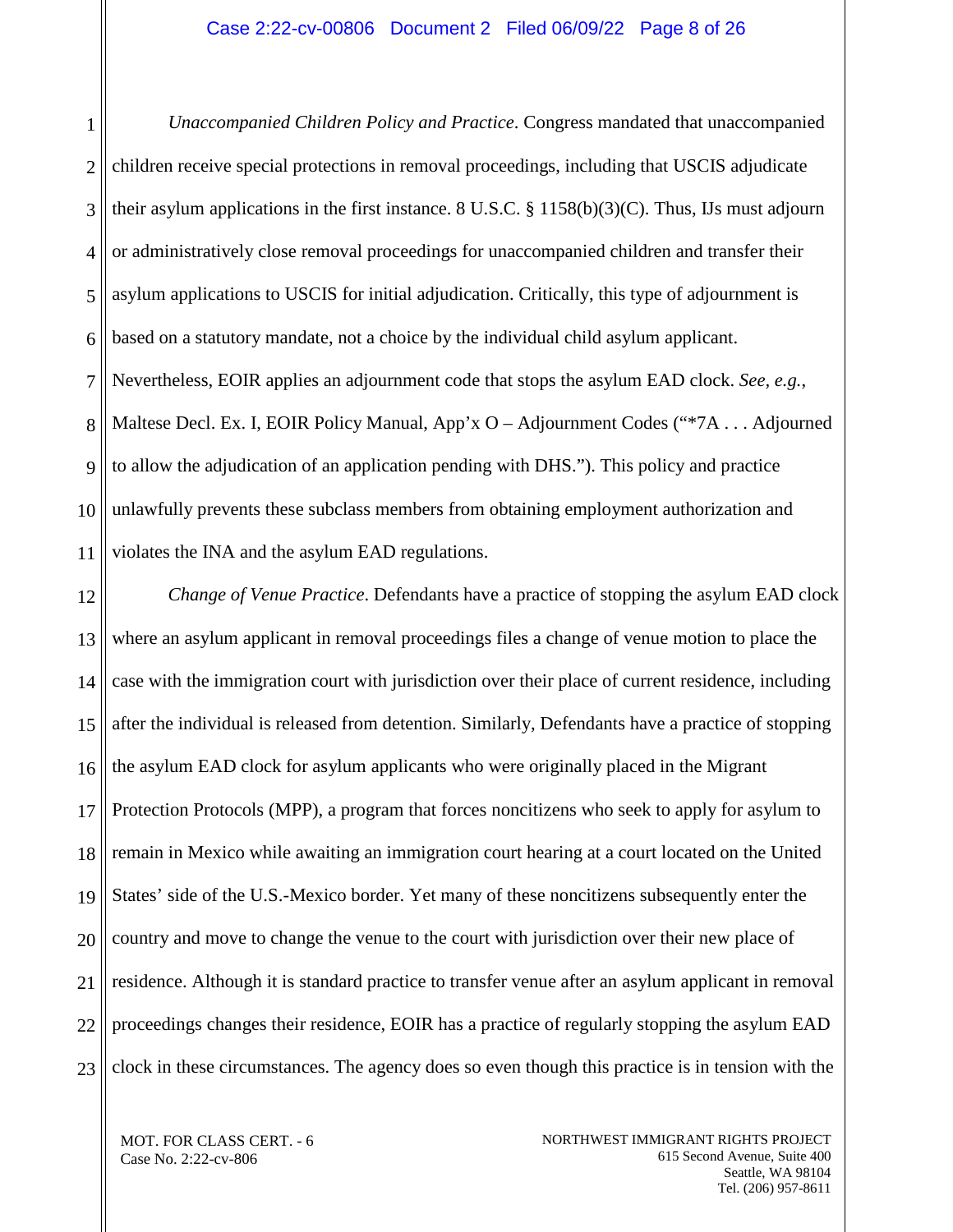1 2 3 4 5 6 7 8 agency's own adjournment codes, *see* Maltese Decl. Ex. I, EOIR Policy Manual, App'x O – Adjournment Codes ("1B . . . Adjourned because the case was transferred to a non-detained docket."), and even though such changes of venue are often necessary for the case to proceed, *see, e.g.*, Maltese Decl. Ex. M, Mem. From Mary Beth Keller to All Immigration Judges, et al., PM 18-01 (Jan. 17, 2018) (recognizing that motions for change of venue are generally necessary to move a case from a detained to a non-detained court). This practice unlawfully prevents these subclass members from obtaining employment authorization and violates the INA and the asylum EAD regulations.

9

<span id="page-8-1"></span>10

# 1. Plaintiff Bianey Garcia Perez

<span id="page-8-0"></span>**B. Named Plaintiffs' Factual Backgrounds**

11 12 13 14 15 16 17 18 Plaintiff Bianey Garcia Perez is a class member of the Remand Subclass. She is a noncitizen from Mexico who applied for asylum on April 5, 2018. Garcia Perez Decl.  $\P$  2, 4. Ms. Garcia Perez and her three daughters initially sought admission to the United States on November 15, 2017, and DHS placed the family in removal proceedings three days later, on November 18. *Id.* ¶ 3. At an April 5, 2018, master calendar hearing (MCH) before the Seattle Immigration Court, Ms. Garcia Perez filed her application for asylum and chose a non-expedited date for her individual calendar hearing (ICH). *Id.* ¶ 4. Because she chose a non-expedited date, her asylum EAD clock did not start. *Id.*

19 20 21 22 On December 19, 2018, Ms. Garcia Perez had her ICH, where the IJ denied Ms. Garcia Perez's asylum application and ordered her removed. *Id.* ¶ 5. Ms. Garcia Perez filed a notice of appeal with the BIA, and over two years later, on April 19, 2021, the BIA denied the appeal. *Id.* ¶ 6. Following that denial, on May 17, 2021, Ms. Garcia Perez filed a petition for review with the

23

MOT. FOR CLASS CERT. - 7 Case No. 2:22-cv-806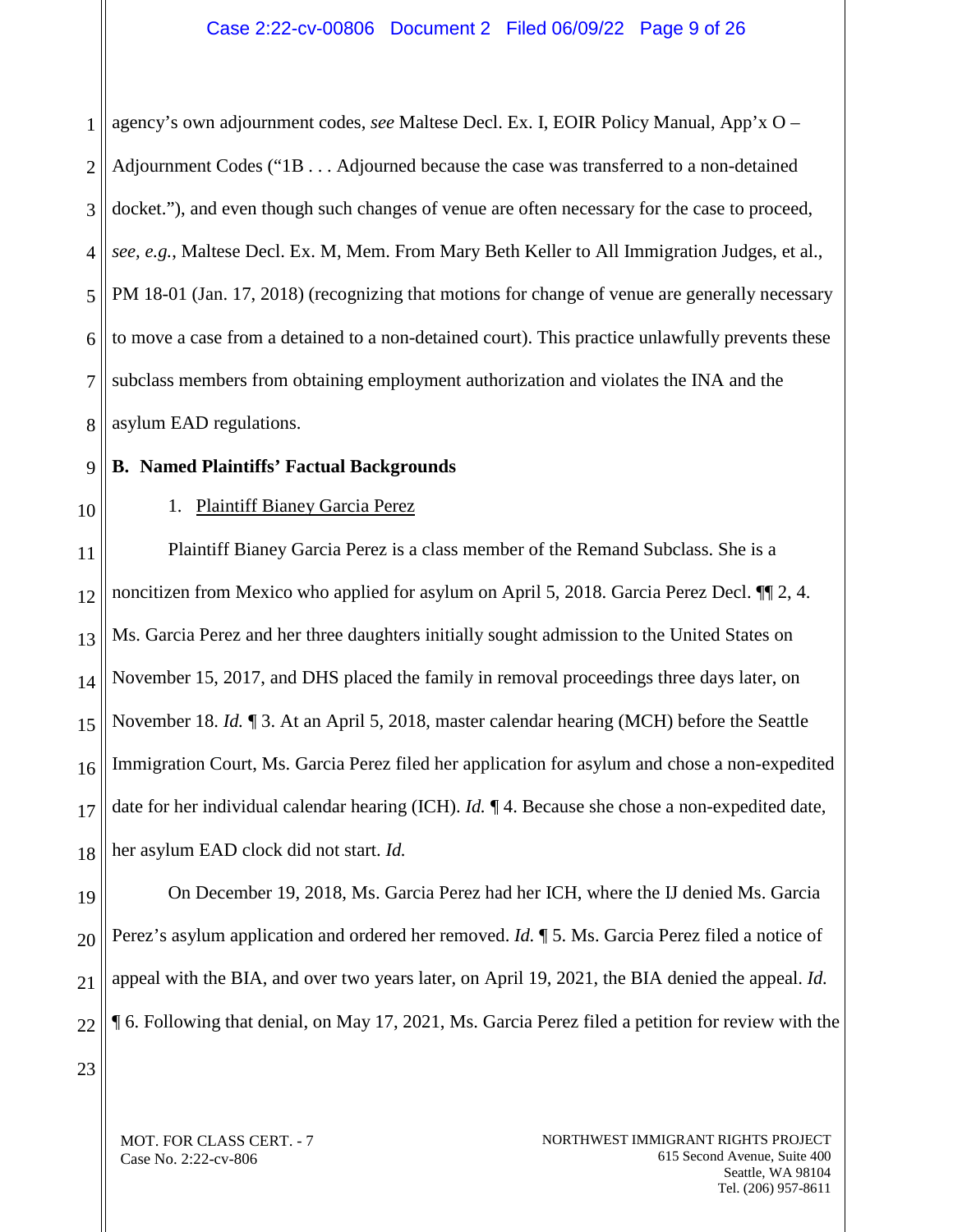1 2 Ninth Circuit Court of Appeals. *Id.* ¶ 7. The Court remanded Ms. Garcia Perez's case on January 3, 2022, vacating the agency decision denying her asylum and withholding application. *Id.*

3 4 5 6 However, following the remand, EOIR did not start Ms. Garcia Perez's asylum EAD clock. *Id.* ¶ 12. To this day, the clock remains stopped at zero days. *Id.* As a result, and due solely to Defendants' Remand Policy and Practice, Ms. Garcia Perez cannot accrue time towards EAD eligibility. But for that policy, Ms. Garcia Perez would be eligible for an EAD.

<span id="page-9-0"></span>7

2. Plaintiff Maria Martinez Castro

8 9 10 11 12 Plaintiff Maria Martinez Castro is a member of the Remand Subclass. She is a noncitizen from Honduras who first applied for asylum on April 19, 2019. Martinez Decl. ¶¶ 2, 3. Ms. Martinez's asylum clock began to run over two months later, on July 30, 2019, at her Individual Calendar Hearing (ICH). *Id.* ¶ 4. The clock did not start until this date because Ms. Martinez had not accepted the earliest possible date for her ICH. *Id.*

13 14 15 16 17 18 19 On August 9, 2019, the IJ issued a decision denying Ms. Martinez's asylum application. *Id.* Her asylum EAD clock, then at 9 days, stopped that same day because of the IJ's decision. *Id.* ¶ 8. She filed a Notice of Appeal to the BIA, which dismissed Ms. Martinez's appeal on January 17, 2020. *Id.* ¶ 4. Ms. Martinez subsequently filed a petition for review with the Ninth Circuit Court of Appeals. *Id.* On July 14, 2021, the Ninth Circuit granted the petition for review and vacated the agency decision ordering Ms. Martinez removed. *Id.* The Court of Appeals remanded the case to the BIA for further consideration of Ms. Martinez's asylum application. *Id.*

20 21 22 23 However, despite vacating the agency decision and remanding for further consideration of Ms. Martinez's asylum application, EOIR and USCIS did not restart the asylum EAD clock. *Id.* **[8.** The clock remains stopped at 9 days to this day. *Id.* As a result, Defendants consider Ms. Martinez ineligible for an EAD. *Id.* ¶¶ 5–8.

MOT. FOR CLASS CERT. - 8 Case No. 2:22-cv-806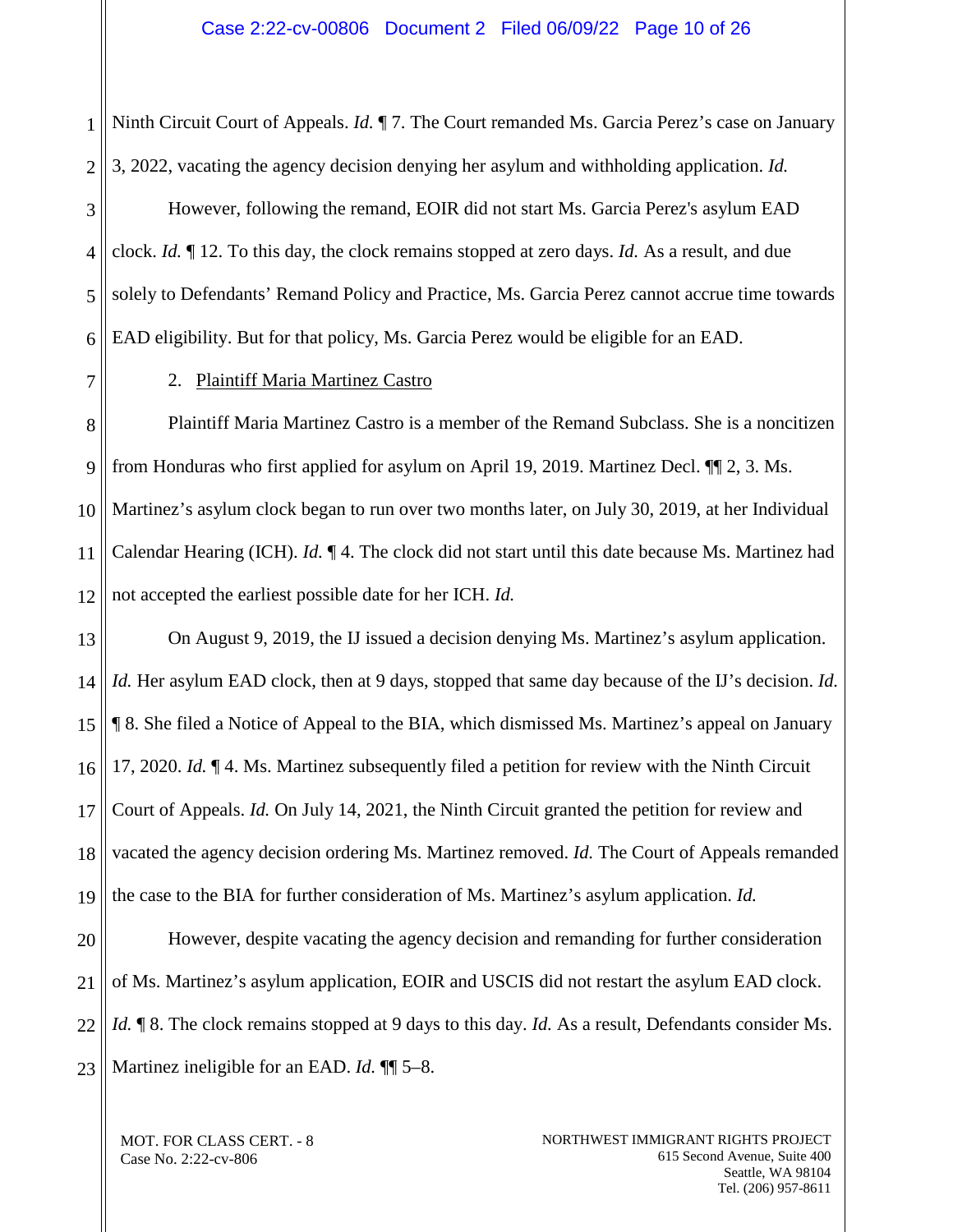### 3. Plaintiff J.M.Z.

<span id="page-10-0"></span>1

2 3 4 5 6 7 8 Plaintiff J.M.Z. is a member of the UC Subclass. She is a minor and a noncitizen from Honduras who applied for asylum on April 23, 2018. Dobrin Decl. ¶¶ 3–4. J.M.Z. was designated as an unaccompanied child when she entered the United States. *Id.* ¶ 4. She was placed in removal proceedings, but because of her designation as an unaccompanied child, federal law requires USCIS to initially adjudicate her asylum application. *Id.* For this reason, J.M.Z.'s attorney filed her asylum application with USCIS's San Francisco asylum office, *id.*, and a courtesy copy with EOIR. *Id.* ¶ 5.

9 10 11 12 13 14 15 16 17 18 19 20 21 Because the application was pending with USCIS, EOIR stopped or never started J.M.Z.'s asylum EAD clock, instead entering an adjournment code that classified the pending asylum application as applicant-caused delay, even though federal law requires USCIS to first adjudicate the asylum application. *Id.* ¶ 7. Still, J.M.Z. filed an application for an EAD on December 18, 2018, over 180 days past the date that J.M.Z. submitted her application for asylum. *Id.* ¶ 6. Yet on January 28, 2019, USCIS denied the EAD application, stating that J.M.Z. had not accrued the 180 days necessary to apply for an EAD. *Id.* ¶ 7. J.M.Z.'s attorney subsequently filed a request for reconsideration, explaining that J.M.Z.'s application had been pending 180 days and that there was no applicant-caused delay associated with her application. *Id.*  $\parallel$  8. USCIS never responded to that request. *Id.* J.M.Z. filed a new EAD application in June 2021, but that application remains pending and subject to the same unlawful policy that barred J.M.Z. from receiving an EAD in the first place. *Id.* ¶¶ 9-10. Thus, but for Defendants' practice regarding UCs seeking asylum in removal proceedings, J.M.Z. would be eligible for an EAD.

22 23

> MOT. FOR CLASS CERT. - 9 Case No. 2:22-cv-806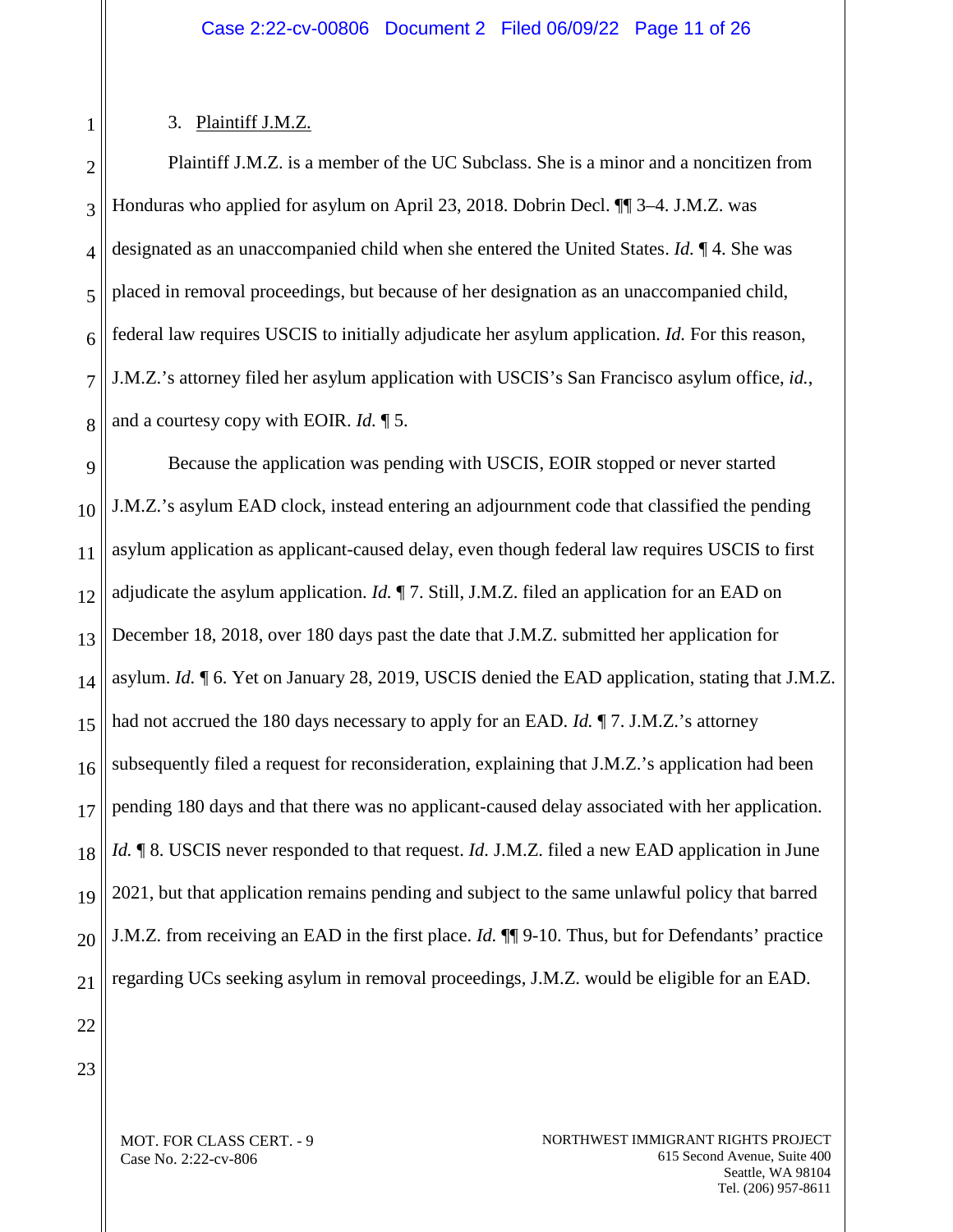<span id="page-11-0"></span>1

# 4. Plaintiff Alexander Martinez Hernandez

2 3 4 5 6 Plaintiff Alexander Martinez Hernandez is a member of the Change of Venue Subclass and a noncitizen from El Salvador. Martinez Hernandez Decl. ¶ 2. Mr. Martinez applied for asylum while detained at Winn Correctional Center in Winnfield, Louisiana. *Id.* ¶ 3. He submitted his application to the Oakdale, Louisiana Immigration Court on August 16, 2021, and his asylum EAD clock began to run that same day or shortly thereafter. *Id.* ¶¶ 3, 9.

7 8 9 10 11 12 13 14 15 16 17 Mr. Martinez was scheduled to have an ICH in his case on December 6, 2021. *Id.* ¶ 4. However, on December 2, 2021, he was released from detention. *Id.* As a result of that release, Mr. Martinez's ICH was cancelled. *Id.* He and DHS then filed a joint motion to change venue of his immigration case from the Oakdale, Louisiana Immigration Court to the San Francisco, California Immigration Court, near where Mr. Martinez began to reside after his release. *Id.* ¶ 5. EOIR stopped Mr. Martinez's EAD clock due to the change of venue motion and his clock remains frozen at 148 days. *Id.* ¶ 9. While Mr. Martinez was scheduled to attend an MCH in March 2022—which would have restarted his clock—EOIR cancelled that hearing and did not restart Mr. Martinez's asylum EAD clock. *Id.* ¶ 10. Mr. Martinez is now scheduled to attend an MCH in September 2022. *Id.* As a result, but for Defendants' Change of Venue Policy and Practice, Mr. Martinez would be eligible for an EAD.

<span id="page-11-1"></span>18

23

# **III. THE COURT SHOULD CERTIFY THE CLASSES.**

19 20 21 22 Plaintiffs seek certification of the proposed class and subclasses to challenge Defendants' policies and practices regarding the asylum EAD clock that prevent Plaintiffs from obtaining work authorization while their asylum applications are pending. Under Federal Rule of Civil Procedure 23, class certification is warranted where two conditions are met:

The suit must satisfy the criteria set forth in subdivision (a) (i.e., numerosity, commonality, typicality, and adequacy of representation), and it also must fit into

MOT. FOR CLASS CERT. - 10 Case No. 2:22-cv-806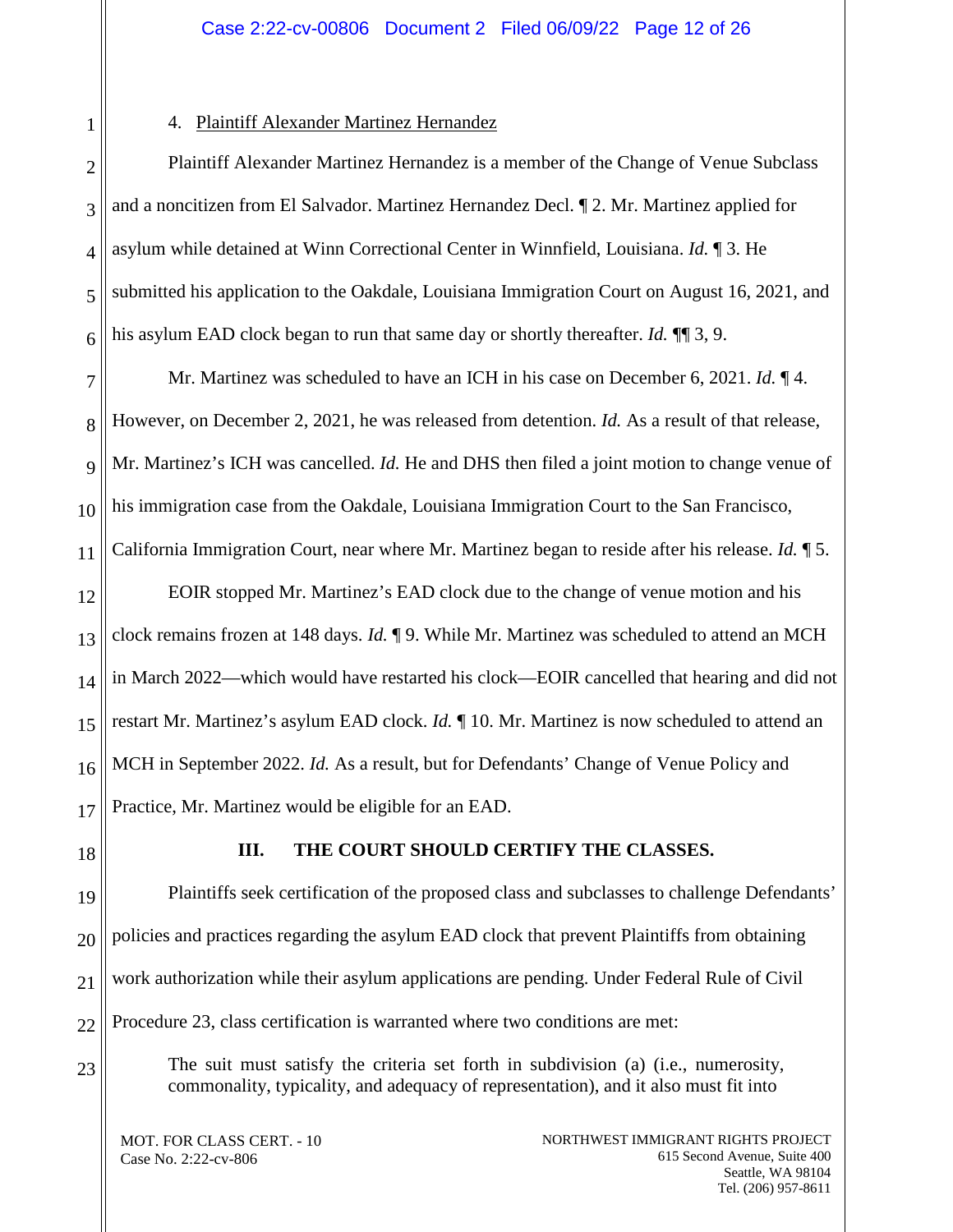# Case 2:22-cv-00806 Document 2 Filed 06/09/22 Page 13 of 26

one of the three categories described in subdivision (b). By its terms this creates a categorical rule entitling a plaintiff whose suit meets the specified criteria to pursue his claim as a class action.

3 4 5 6 7 8 9 10 11 12 13 14 15 16 17 18 19 20 21 22 23 *Shady Grove Orthopedic Assocs., P.A. v. Allstate Ins. Co.*, 559 U.S. 393, 398 (2010) (internal citation omitted). Plaintiffs' proposed classes satisfy Federal Rule of Civil Procedure 23(a) and (b)(2). Courts in the Ninth Circuit routinely certify classes challenging the adequacy of policies and procedures under the immigration laws. *See, e.g.*, *A.B.T. v. USCIS*, No. C11-2108-RAJ, 2013 WL 5913323 (W.D. Wash. Nov. 4, 2013) (certifying nationwide class and approving a settlement amending practices by EOIR and USCIS that precluded asylum applicants from receiving employment authorization); *Rosario v. USCIS*, No. C15-0813JLR, 2017 WL 3034447 (W.D. Wash. July 18, 2017) (granting nationwide certification to class of initial asylum applicants challenging the government's adjudication of employment authorization applications); *Wagafe v. Trump*, C17-0094-RAJ, 2017 WL 2671254 (W.D. Wash. June 21, 2017) (certifying two nationwide classes of immigrants challenging legality of a program applied to certain immigration benefits applications); *Rojas v. Johnson*, C16- 1024RSM, 2017 WL 1397749 (W.D. Wash. Jan. 10, 2017) (certifying two nationwide classes of asylum seekers challenging defective asylum application procedures); *Santillan v. Ashcroft*, No. C 04–2686 MHP, 2004 WL 2297990 (N.D. Cal. Oct. 12, 2004) (certifying nationwide class of lawful permanent residents challenging delays in receiving documentation of their status); *Ali v. Ashcroft*, 213 F.R.D. 390 (W.D. Wash. 2003), *aff'd*, 346 F.3d 873 (9th Cir. 2003), *vacated on other grounds*, 421 F.3d 795 (9th Cir. 2005) (certifying nationwide class of Somalis challenging legality of removal to Somalia in the absence of a functioning government); *Walters v. Reno*, No. C94-1204C, 1996 WL 897662 (W.D. Wash. Mar. 13, 1996), *aff'd*, 145 F.3d 1032 (9th Cir. 1998), *cert. denied, Reno v. Walters*, 526 U.S. 1003 (1999) (certifying nationwide class of noncitizens challenging adequacy of notice

MOT. FOR CLASS CERT. - 11 Case No. 2:22-cv-806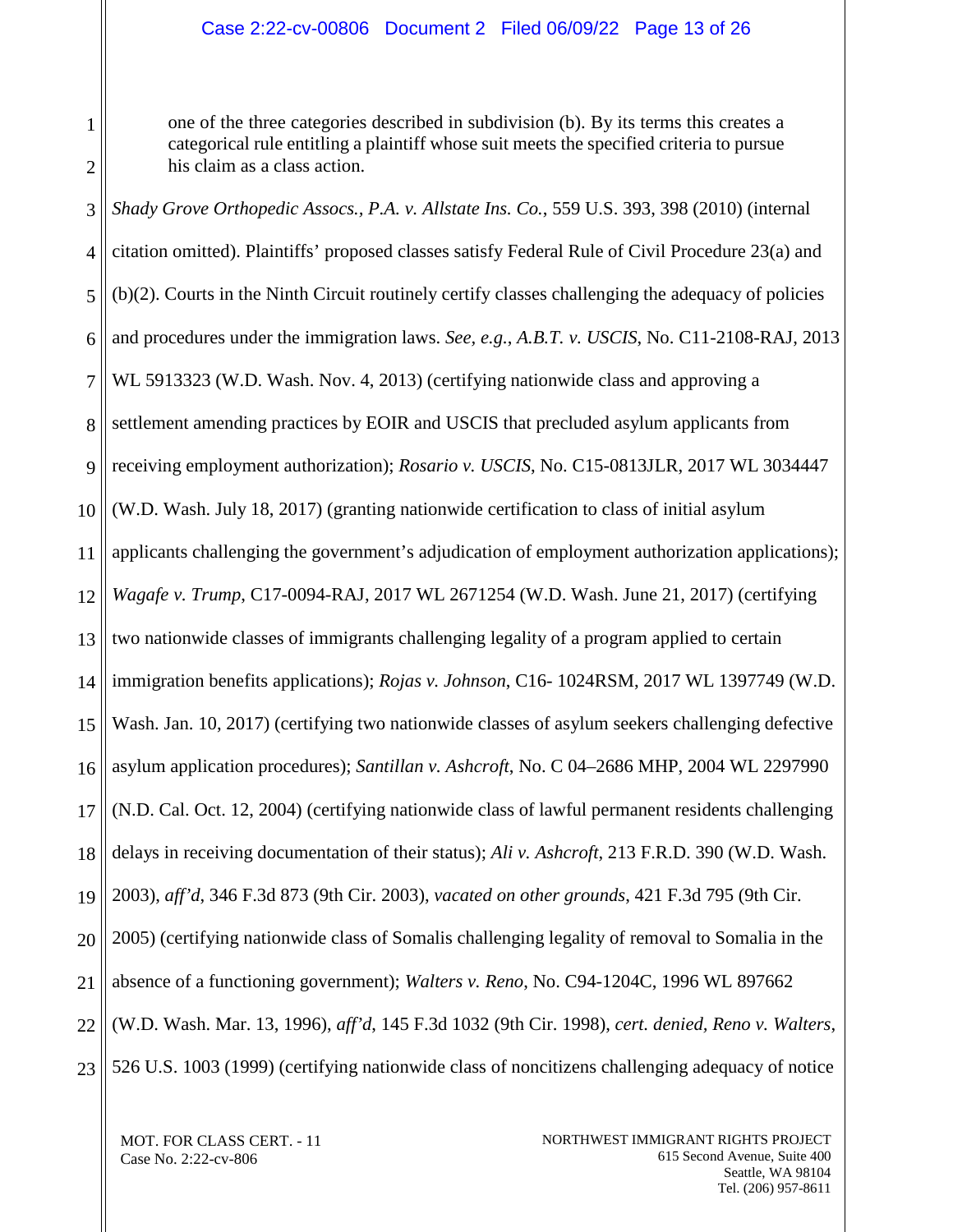1 in document fraud cases).

2 3 4 5 6 7 8 9 10 11 12 13 14 In reviewing whether to certify a nationwide class, courts consider whether (1) there are similar cases currently pending in other jurisdictions, and (2) the plaintiffs are challenging a nationwide policy or practice. *See*, *e.g.*, *Arnott v. USCIS*, 290 F.R.D. 579, 589 (C.D. Cal. 2012); *Clark v. Astrue*, 274 F.R.D. 462, 471 (S.D.N.Y. 2011). There are no other similar cases currently pending in other jurisdictions. Nationwide classes challenging immigration policies and practices are regularly certified given that immigration policy is based on uniform, federal law, as in this case. Certification that is not nationwide in scope could result in Defendants applying a patchwork asylum EAD clock policy that would result in unlawful procedures being applied to affected noncitizens simply by virtue of their location—an arbitrary and unjust result. *See Gorbach v. Reno*, 181 F.R.D. 642, 644 (W.D. Wash. 1998), *aff'd*, 219 F.3d 1087 (9th Cir. 2000) (finding certification of a nationwide class particularly fitting because "anything less" would "allow[ ] the INS to pursue denaturalization proceedings against some citizens, but not others, depending on which district they reside in").

#### <span id="page-13-0"></span>15 **A. This Action Satisfies the Class Certification Requirements of Rule 23(a).**

16 17 18 19 20 A class "may be divided into subclasses that are each treated as a class." Fed. R. Civ. P. 23(c)(5). Each subclass "must independently meet the requirements of Rule 23." *Buus v. WAMU Pension Plan*, 251 F.R.D. 578, 581 (W.D. Wash. 2008) (citing Rule 23(c)(5) and *Betts v. Reliable Collection Agency, Ltd.*, 659 F.2d 1000, 1005 (9th Cir. 1981)). Here, the class and the subclasses meet the requirements of Rule 23.

> 1. The Proposed Class and Subclass Members Are So Numerous That Joinder Is Impracticable.

Rule  $23(a)(1)$  requires that the class be "so numerous that joinder of all members is impracticable." "'[I]mpracticability' does not mean 'impossibility,' but only the difficulty or

MOT. FOR CLASS CERT. - 12 Case No. 2:22-cv-806

<span id="page-13-1"></span>21

22

23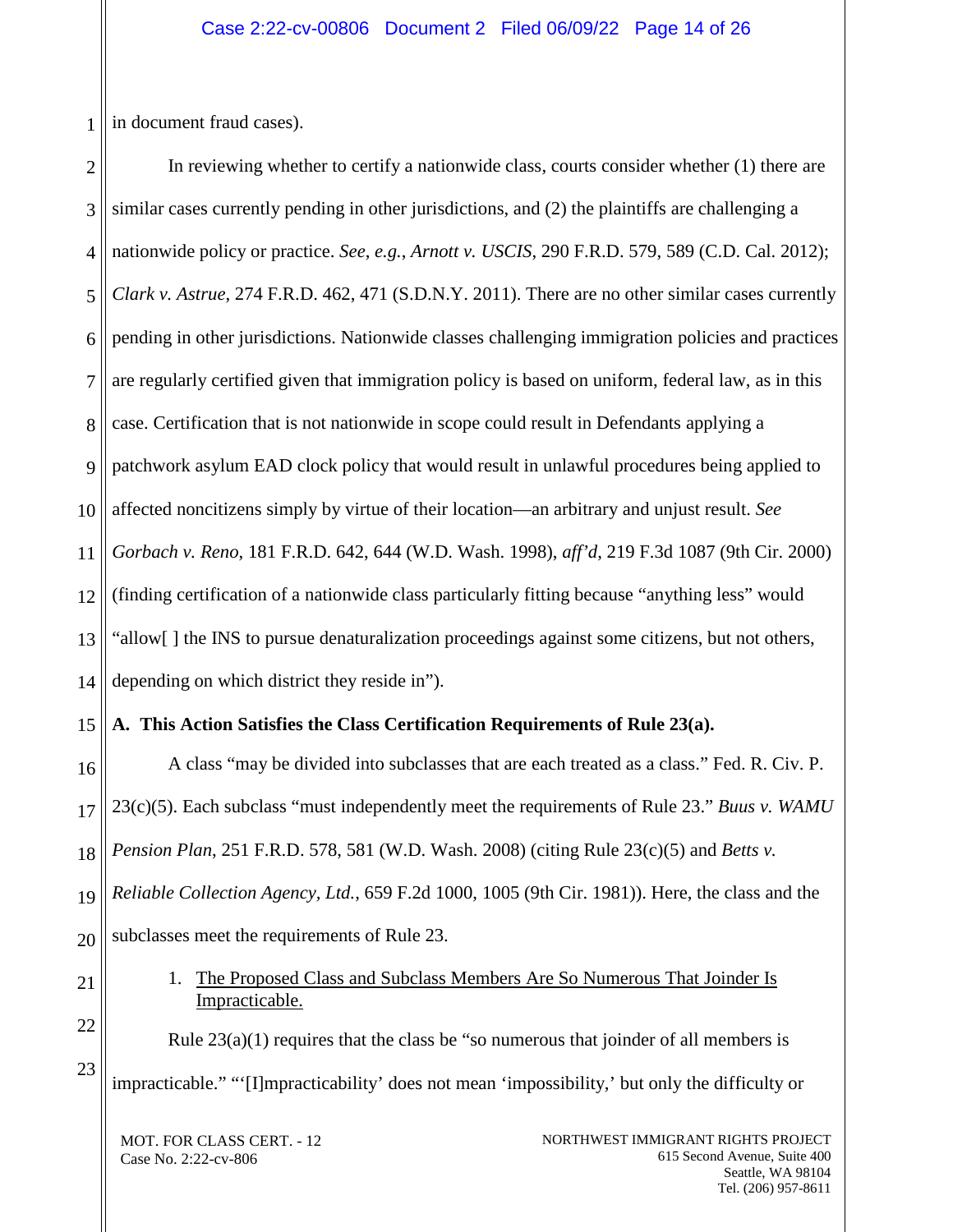1 2 3 4 5 6 7 8 9 10 11 inconvenience of joining all members of the class." *Harris v. Palm Springs Alpine Est., Inc.*, 329 F.2d 909, 913–14 (9th Cir. 1964) (citation omitted). "Numerousness—the presence of many class members—provides an obvious situation in which joinder may be impracticable, but it is not the only such situation . . . ." William B. Rubenstein, 1 *Newberg on Class Actions* § 3:11 (5th ed. 2018) (internal footnote omitted). "Thus, Rule 23(a)(1) is an impracticability of joinder rule, not a strict numerosity rule. It is based on considerations of due process, judicial economy, and the ability of claimants to institute suits." *Id.* (internal footnote omitted). Determining numerosity therefore "requires examination of the specific facts of each case and imposes no absolute limitations." *Gen. Tel. Co. of the Nw., Inc. v. EEOC*, 446 U.S. 318, 330 (1980); *see also Perez-Funez v. Dist. Dir., INS*, 611 F. Supp. 990, 995 (C.D. Cal. 1984) (noting that "no fixed number of class members" is required).

12 13 14 15 16 17 18 19 20 21 22 Courts generally find this requirement is satisfied even when relatively few class members are involved. *See, e.g.*, *Hum v. Dericks*, 162 F.R.D. 628, 634 (D. Haw. 1995) ("There is no magic number for determining when too many parties make joinder impracticable. Courts have certified classes with as few as thirteen members, and have denied certification of classes with over three hundred members."); *McCluskey v. Trs. Of Red Dot Corp. Employee Stock Ownership Plan & Trust*, 268 F.R.D. 670, 673–76 (W.D. Wash. 2010) (certifying class with 27 known members); *Rivera v. Holder*, 307 F.R.D. 539, 550 (W.D. Wash. 2015) (certifying class where it was "highly plausible" that there were more than 40 class members); *Villalpando v. Exel Direct Inc.*, 303 F.R.D. 588, 605–06 (N.D. Cal. 2014) (noting that courts routinely find numerosity "when the class comprises 40 or more members"); *see also Rannis v. Recchia*, 380 F. App'x 6[4](#page-14-0)6, 651 (9th Cir. 2010) (affirming decision not to decertify a class with 20 members).<sup>4</sup>

<span id="page-14-0"></span>23

 <sup>4</sup> *See also Arkansas Educ. Ass'n v. Bd. Of Educ.*, 446 F.2d 763, 765-66 (8th Cir. 1971)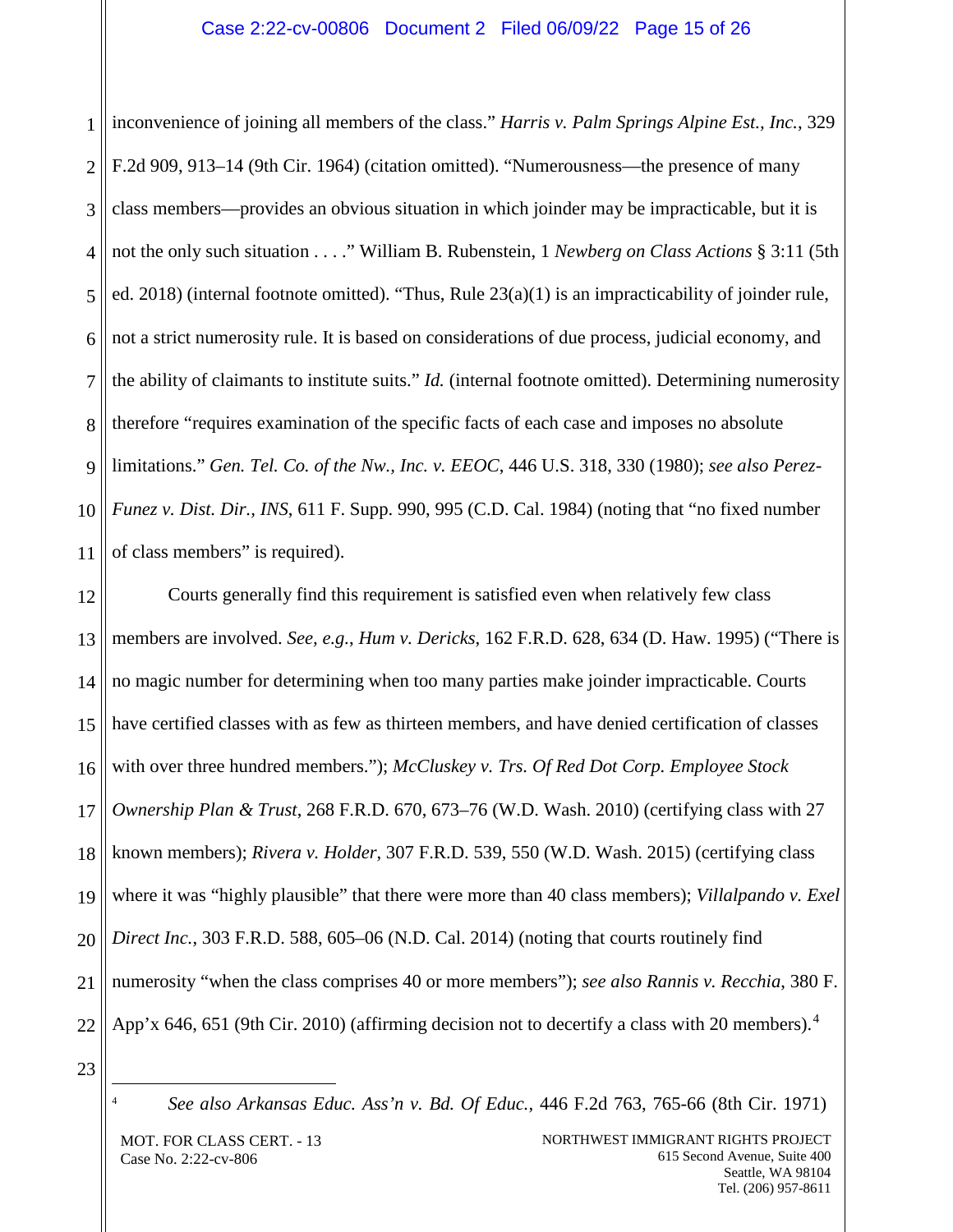1 2 3 4 5 6 7 8 9 10 11 12 13 14 15 16 17 18 19 20 Here, the proposed class and subclasses are numerous. Plaintiffs do not know the precise size of the proposed class and subclasses but allege that there are thousands of putative class members. Defendant USCIS's data shows that, in FY2021, more than 212,610 noncitizens applied for initial EADs based on the category for individuals with pending asylum applications, and that 38,873 of those applications were denied. *See* Maltese Decl. Ex. P, Form I-765, Application for Employment Authorization, Eligibility Category and Filing Type FY 2021 (Dec. 15, 2021). Defendants alone possess records identifying how many of those applications were initially denied based on the asylum EAD clock and the bases on which the asylum EAD clock was stopped, not started, or not restarted in those cases. *See Barahona-Gomez v. Reno*, 167 F.3d 1228, 1237 (9th Cir. 1999) (noting that the government is "uniquely positioned to ascertain class membership"). Moreover, many other class members simply decline to file EAD applications, knowing that doing so is futile because of Defendants' policies. Supporting declarations filed by immigration attorneys from across the country have identified 42 members of the proposed class and subclasses. *See* Declarations of Lisa Koop (identifying at least 6 members of the Remand Subclass and 3 members of the Change of Venue Subclass), Ashley Hamill (at least 10 members of the Change of Venue Subclass), Whitney Drake (at least 5 members of the Change of Venue Subclass), Elizabeth Badger (at least 2 members of the Remand Subclass, 2 members of the Change of Venue Subclass, and 2 additional Class members), Christina Gai (4 members of the Change of Venue Subclass), Marin Tollefson Almeida (3 members of the Change of Venue Subclass), Matthew Lamberti (1 member of the Remand Subclass), Katherine Franco (1 member

21

 $\overline{a}$ 

MOT. FOR CLASS CERT. - 14 Case No. 2:22-cv-806

<sup>22</sup> 23 (finding 17 class members sufficient); *Jones v. Diamond*, 519 F.2d 1090, 1100 n.18 (5th Cir. 1975) (class membership of 48); *Horn v. Associated Wholesale Grocers, Inc.*, 555 F.2d 270, 275 (10th Cir. 1977) (41–46 class members); *Cypress v. Newport News Gen. & Nonsectarian Hosp. Ass'n*, 375 F.2d 648, 653 (4th Cir. 1967) (upholding class of 18).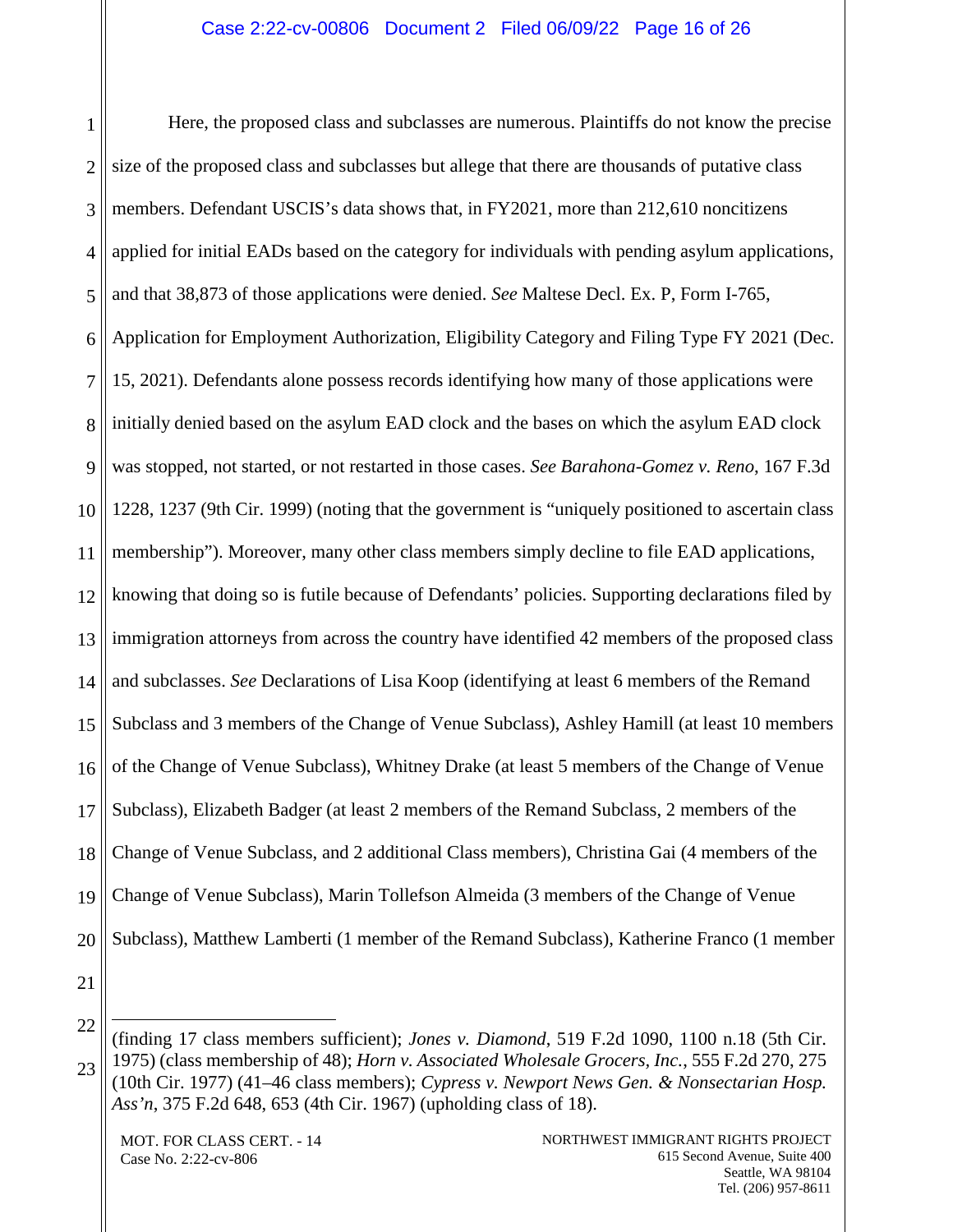1 2 3 of the Remand Subclass), Amy Joseph (1 member of the Remand Subclass), Kathryn Miller (1 member of Change of Venue Subclass), and Kathleen Dolan (1 member of the UC Subclass). These numbers do not include the named Plaintiffs.

4 5 6 7 8 9 10 11 12 13 14 15 Moreover, three additional reasons establish that the proposed class and subclasses in this case satisfy the numerosity requirement. First, joinder is impracticable because of the existence of unnamed, unknown future class members who will be subjected to Defendants' unlawful asylum EAD clock policies and practices. *See Ali*, 213 F.R.D. at 408–09 ("[W]here the class includes unnamed, unknown future members, joinder of such unknown individuals is impracticable and the numerosity requirement is therefore met, regardless of class size." (citation omitted)); *Rivera*, 307 F.R.D. at 550 (finding joinder impractical due, in part, to "the inclusion of future class members"); *Hawker v. Consovoy*, 198 F.R.D. 619, 625 (D.N.J. 2001) (same). Here, joinder is impracticable as the proposed class includes applicants whose asylum EAD clock determinations "have been *or will be* made without legally sufficient notice or a meaningful opportunity to contest" the determination. Importantly, each subclass includes individuals whose asylum EAD clocks are or *will be* stopped, not started, or not restarted improperly.

16 17 18 19 20 21 22 23 Second, several other factors render joinder impracticable, including judicial economy, geographic dispersion of class members, financial resources of class members, and the ability of class members to bring individual suits. *See* Rubenstein, *supra*, § 3:12; *see also, e.g.*, *Dunakin v. Quigley*, 99 F. Supp. 3d 1297, 1327 (W.D. Wash. 2015) (finding joinder impracticable where proposed class members were, inter alia, "spread across the state" and "low-income Medicaid recipients"). Here, members of the proposed class and subclasses are dispersed nationwide, and, by definition, are unable to obtain work authorization. As a result, they lack a stable source of income, rendering it practically impossible for them to afford the costs associated with litigation.

MOT. FOR CLASS CERT. - 15 Case No. 2:22-cv-806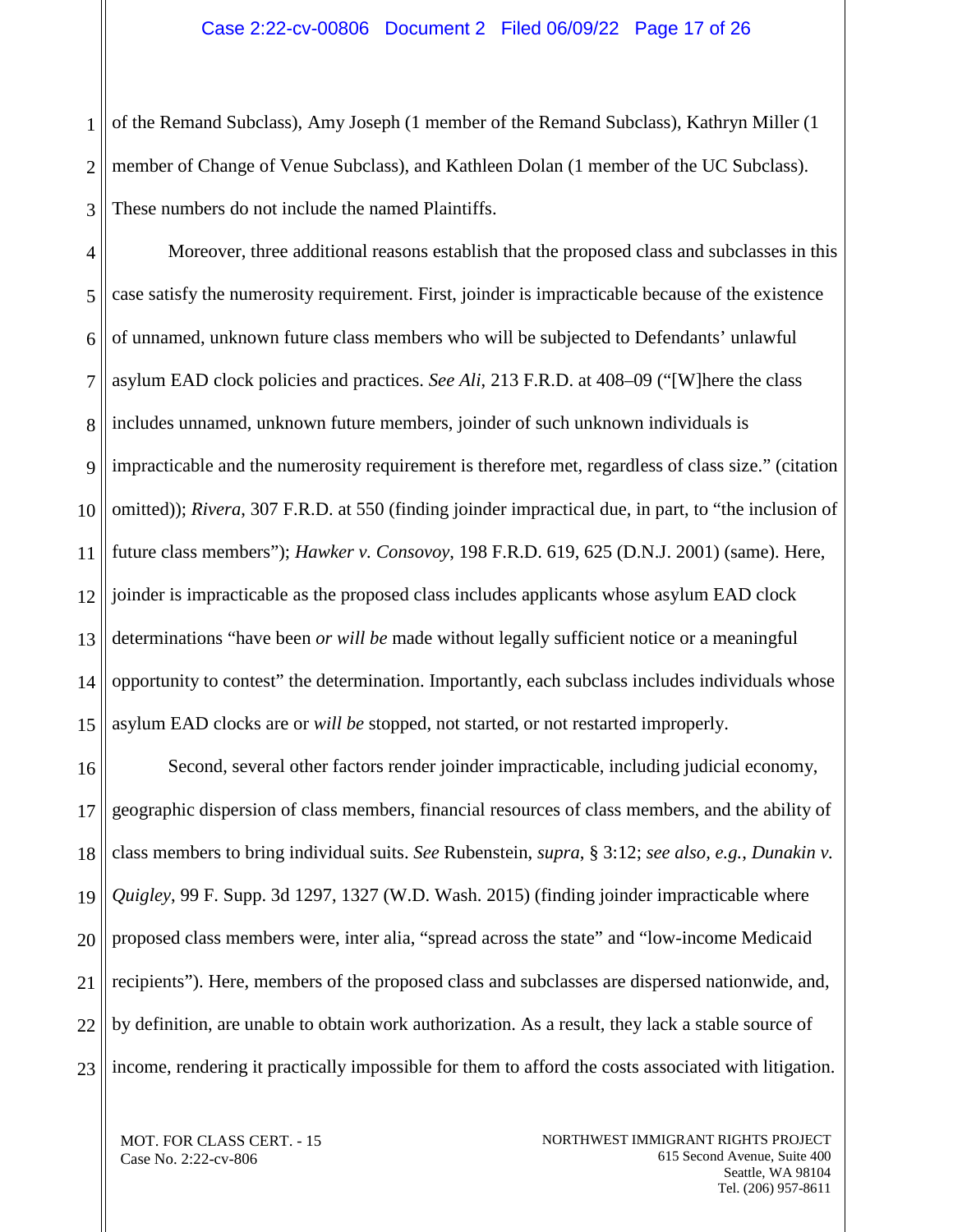1 *See* Garcia Perez Decl. ¶¶ 14–15; Martinez Castro Decl. ¶ 9.

| $\overline{2}$ | Finally, since Plaintiffs seek injunctive and declaratory relief, the numerosity                                                         |
|----------------|------------------------------------------------------------------------------------------------------------------------------------------|
| 3              | "requirement is relaxed and plaintiffs may rely on reasonable inference[s] arising from                                                  |
| $\overline{4}$ | plaintiffs' other evidence that the number of unknown and future members is sufficient to                                                |
| 5              | make joinder impracticable." Arnott, 290 F.R.D. at 586 (quoting Sueoka v. United States, 101 F.                                          |
| 6              | App'x 649, 653 (9th Cir. 2004)). Moreover, "where the numerosity question is a close one, the                                            |
| $\overline{7}$ | trial court should find that numerosity exists, since the court has the option to decertify the class                                    |
| 8              | later pursuant to Rule 23(c)(1)." Stewart v. Assocs Consumer Disc. Co., 183 F.R.D. 189, 194                                              |
| 9              | (E.D. Pa. 1998).                                                                                                                         |
| 10             | While Defendants are "uniquely positioned to ascertain" the precise number of proposed                                                   |
| 11             | class and subclass members, Plaintiffs have demonstrated that the number of current and future                                           |
| 12             | class members, their geographic dispersion, and other issues make joinder of all members                                                 |
|                |                                                                                                                                          |
| 13             | impracticable. Barahona-Gomez, 167 F.3d at 1237.                                                                                         |
| 14             | Because Plaintiffs' Claims Derive from Defendants' Common Policies and Practices,<br>2.                                                  |
| 15             | the Proposed Classes Present Common Questions of Law and Fact.                                                                           |
| 16             | Rule $23(a)(2)$ requires that there be questions of law or fact that are common to the class.                                            |
| 17             | "[A]ll questions of fact and law need not be common" to satisfy the commonality requirement,                                             |
| 18             | however. Ellis, 657 F.3d at 981 (quoting Hanlon v. Chrysler Corp., 150 F.3d 1011, 1019 (9th                                              |
| 19             | Cir. 1998)). One shared legal issue can suffice. See, e.g., Perez-Olano v. Gonzalez, 248 F.R.D.                                          |
| 20             | 248, 257 (C.D. Cal. 2008) ("Courts have found that a single common issue of law or fact is                                               |
| 21             | sufficient to satisfy the commonality requirement."); Rodriguez v. Hayes, 591 F.3d 1105, 1122                                            |
| 22             | (9th Cir. 2010) ("[T]he commonality requirements asks [sic] us to look only for some shared<br>legal issue or a common core of facts."). |

<span id="page-17-0"></span>MOT. FOR CLASS CERT. - 16 Case No. 2:22-cv-806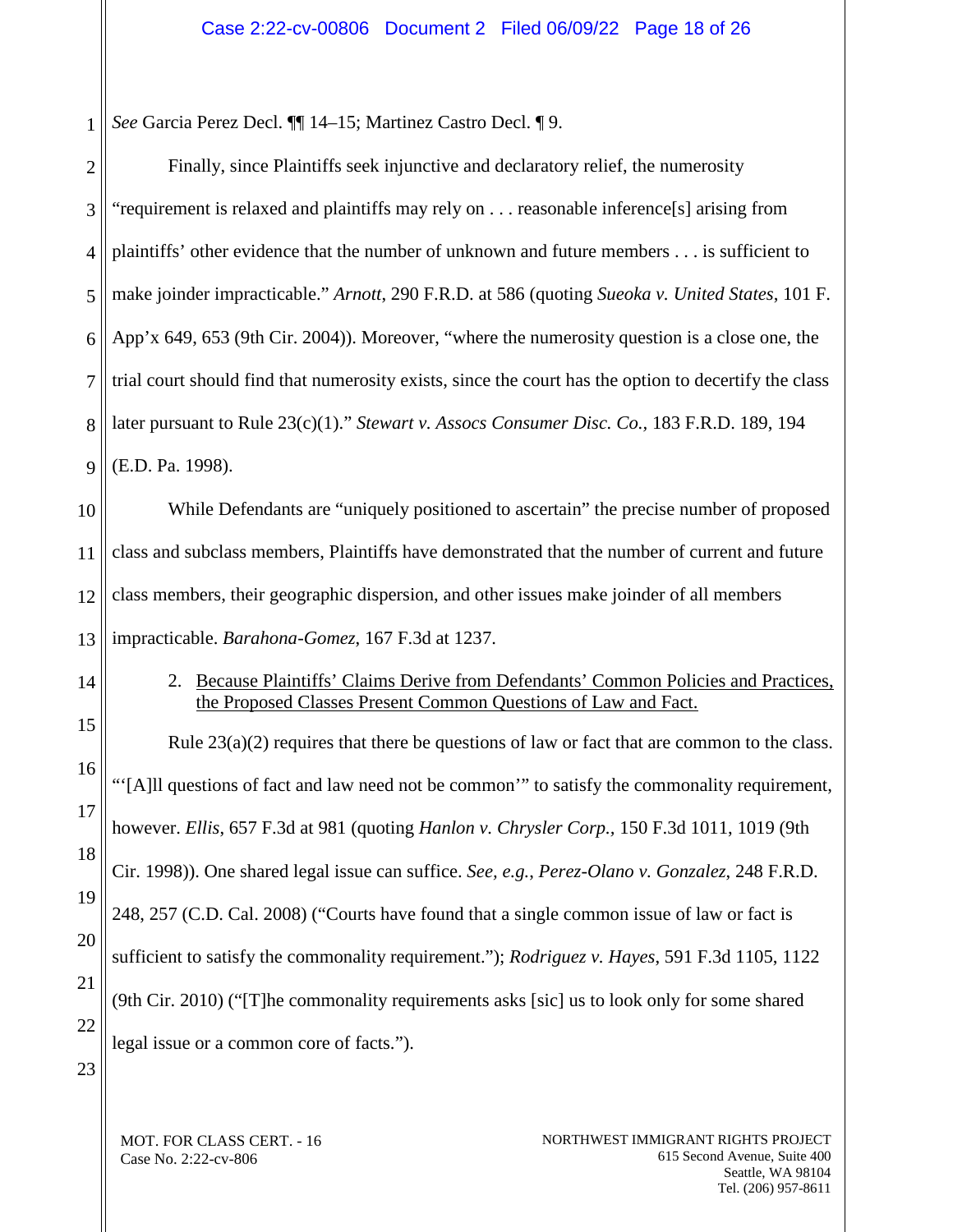1 2 3 4 5 6 7 8 "Commonality requires the plaintiff to demonstrate that the class members 'have suffered the same injury.'" *Wal-Mart*, 564 U.S. at 350 (citation omitted). To establish the existence of a common question of law, the putative class members' claims "must depend upon a common contention" that is "of such a nature that it is capable of classwide resolution—which means that determination of its truth or falsity will resolve an issue that is central to the validity of each one of the claims in one stroke." *Id*. Thus, "[w]hat matters to class certification . . . is not the raising of common 'questions' . . . but rather, the capacity of a class-wide proceeding to generate common *answers* apt to drive the resolution of the litigation." *Id.* (quotation omitted).

9 10 11 12 13 14 15 16 17 18 19 20 Challenges to the adequacy of a policy of providing—or not providing—notice to a group of people, such as the one raised by the proposed class here, are routinely certified as class actions. That is because the sufficiency of notice is common to the entire class. *See*, *e.g.*, *Walters*, 145 F.3d at 1046 ("What makes the plaintiffs' claims suitable for a class action is the common allegation that the INS's procedures provide insufficient notice."); *Unthaksinkun v. Porter*, No. 11-588, 2011 WL 4502050, at \*12 (W.D. Wash. Sept. 28, 2011) (finding that commonality existed where "[a]ll class members were offered the same [notice] process," because any finding that "this process was insufficient" would mean the process "was insufficient as to all class members"); *Rojas*, 2017 WL 1397749, at \*5 (finding commonality where plaintiffs allege that "[d]efendants do not have a policy and practice of advising the proposed members of the classes of the filing deadline, and that they do not have an adequate mechanism for timely filing").

21 22 23 Additionally, the commonality standard is more liberal in civil rights suits that "challenge[] a system-wide practice or policy that affects all of the putative class members." *Gonzalez v. U.S. Immigr. & Customs Enf't*, 975 F.3d 788, 808 (9th Cir. 2020) (citation omitted).

MOT. FOR CLASS CERT. - 17 Case No. 2:22-cv-806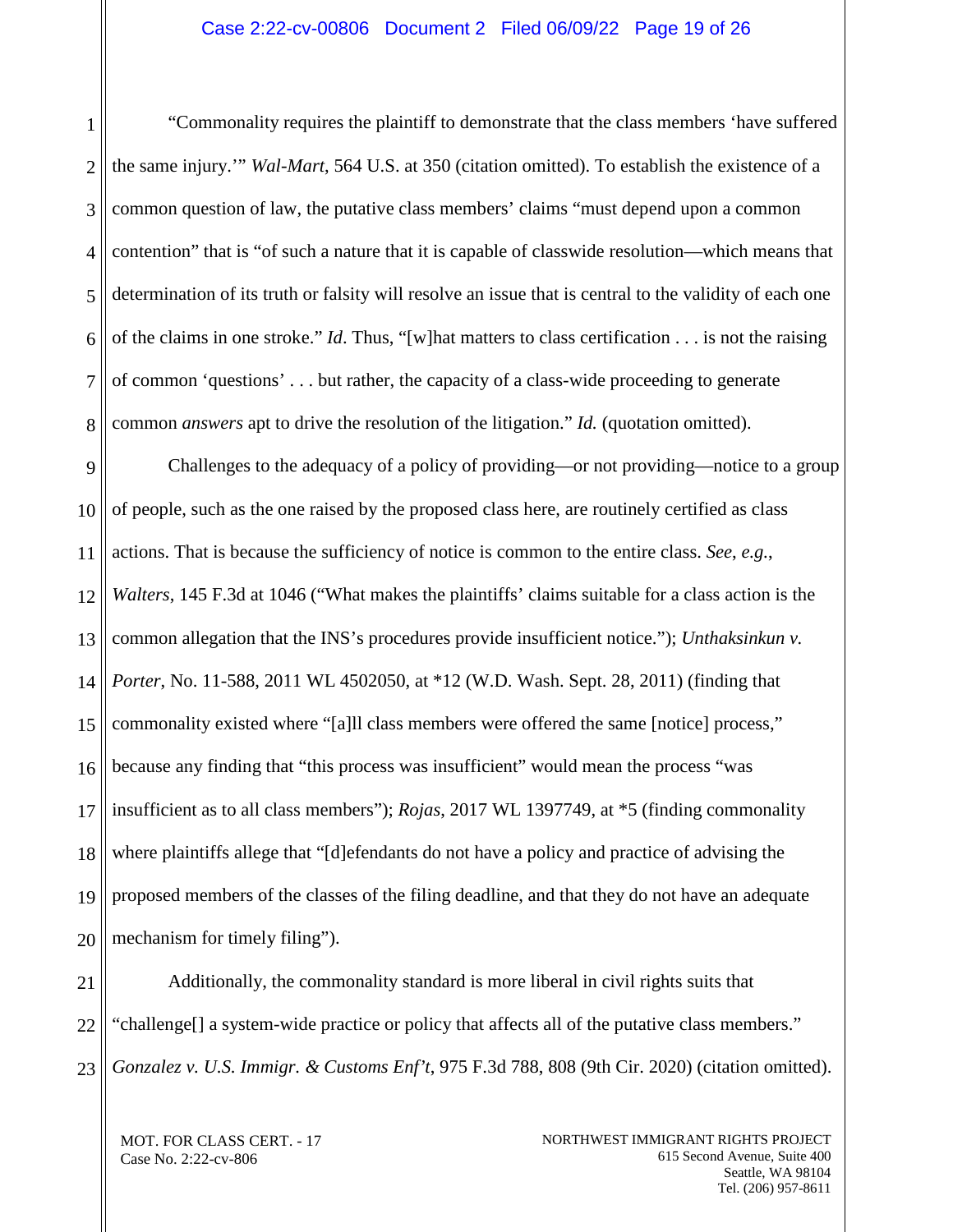1 2 3 "[C]lass suits for injunctive or declaratory relief," like this case, "by their very nature often present common questions satisfying Rule 23(a)(2)." 7A Wright & Miller, *Federal Practice & Procedure* § 1763 at 226.

4 5 6 7 8 9 10 11 12 13 14 15 16 17 18 19 Factual variations as to, for example, the specifics of the EAD applications at issue, are insufficient to defeat commonality where a uniform policy exists that treats all class members in the same way, notwithstanding those differences. *See, e.g.*, *Walters*, 145 F.3d at 1046 (finding commonality and noting that "[d]ifferences among the class members with respect to the merits of their actual document fraud cases . . . are simply insufficient to defeat the propriety of class certification"); *Evon v. Law Offices of Sidney Mickell*, 688 F.3d 1015, 1029 (9th Cir. 2012) ("Where the circumstances of each particular class member vary but retain a common core of factual or legal issues with the rest of the class, commonality exists."); *Moreno Galvez v. Cuccinelli*, No. C19- 0321RSL, 2019 WL 3219418, at \*2 (W.D. Wash. Jul. 17, 2019) (finding commonality where case presented questions of "[w]hether the [challenged] policy is in accordance with federal law" and "[w]hether the policy is arbitrary and capricious"); *Nw. Immigrant Rts. Project v. USCIS*, 325 F.R.D. 671, 693 (W.D. Wash. 2016) ("[A]ll questions of fact and law need not be common to satisfy the rule."); *Orantes-Hernandez v. Smith*, 541 F. Supp. 351, 370 (C.D. Cal. 1982) (granting certification in challenge to common government practices in asylum cases, even though the outcome of individual asylum cases would depend on individual class members' varying entitlement to relief).

20 21 22 23 In the instant case, the proposed class and subclass members challenge system-wide policies and practices which have caused the same injuries and would be remedied by the same relief. By definition, all: (1) have filed or will file asylum applications, (2) have been or will be placed in removal proceedings, (3) are eligible for EADs based on their pending asylum

MOT. FOR CLASS CERT. - 18 Case No. 2:22-cv-806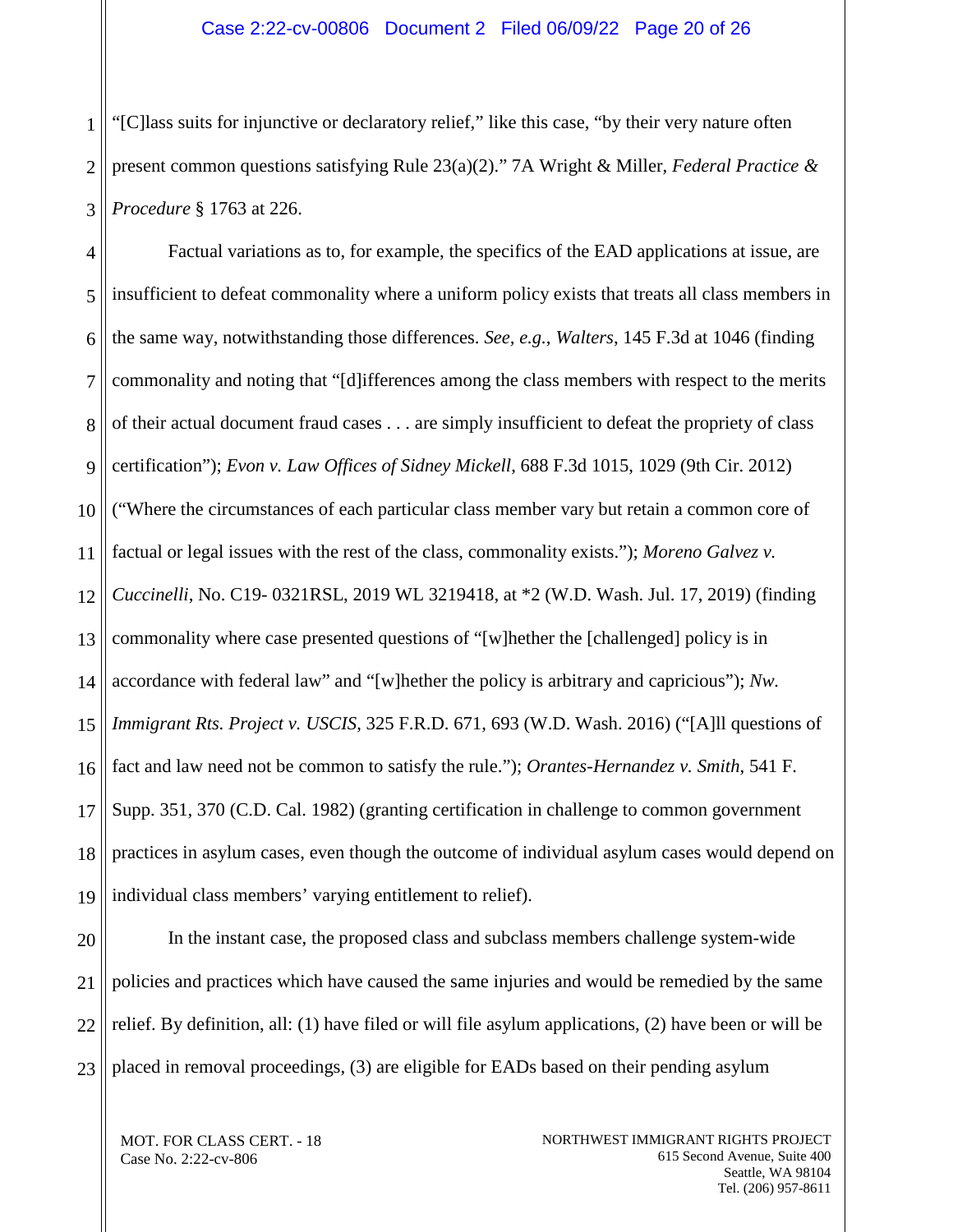#### Case 2:22-cv-00806 Document 2 Filed 06/09/22 Page 21 of 26

1 2 3 4 5 6 7 8 applications but for an asylum EAD clock determination challenged herein, and (4) have not received sufficient notice of or an opportunity to correct those asylum EAD clock determinations. Members of the proposed subclasses all have had or will have their asylum EAD clocks stopped, not started, or not restarted due to the Remand, Unaccompanied Children, or Change of Venue policy or practice. All of the putative members within the class and each subclass make the same legal claims—that, based on policies and practices with regard to the asylum EAD clock, Defendants have violated their constitutional right to notice and an opportunity to respond, as well as their rights under the INA and its implementing regulations.

9 10 11 12 13 14 15 16 17 These legal questions are common to all members of the class and each subclass. The shared common facts will ensure that the answers as to the legality of these challenged policies and practices will be the same for all who fall within each subclass and will thus "'drive the resolution of the litigation.'" *Ellis*, 657 F.3d at 981 (quoting *Wal-Mart*, 564 U.S. at 350). Should Plaintiffs prevail with respect to the proposed class or any of the proposed subclasses, *all* who fall within the class or subclass will benefit. They all will be entitled to notice of and an opportunity to contest asylum EAD clock determinations, as each subclass member will receive the benefit of asylum clock EAD policies that comply with the INA and its implementing regulations. The proposed class and subclasses are therefore sufficiently common.

18 19 20 21 22 23 In sum, the questions of law presented here are particularly well-suited to resolution on a class-wide basis, as "the court must decide only once whether the application" of Defendants' policies and practices "does or does not violate" the law. *Troy v. Kehe Food Distribs., Inc.*, 276 F.R.D. 642, 654 (W.D. Wash. 2011); *see also LaDuke v. Nelson*, 762 F.2d 1318, 1332 (9th Cir. 1985) (holding that the constitutionality of an INS procedure "plainly" created common questions of law and fact). As such, resolution on a class-wide basis also serves a purpose behind

MOT. FOR CLASS CERT. - 19 Case No. 2:22-cv-806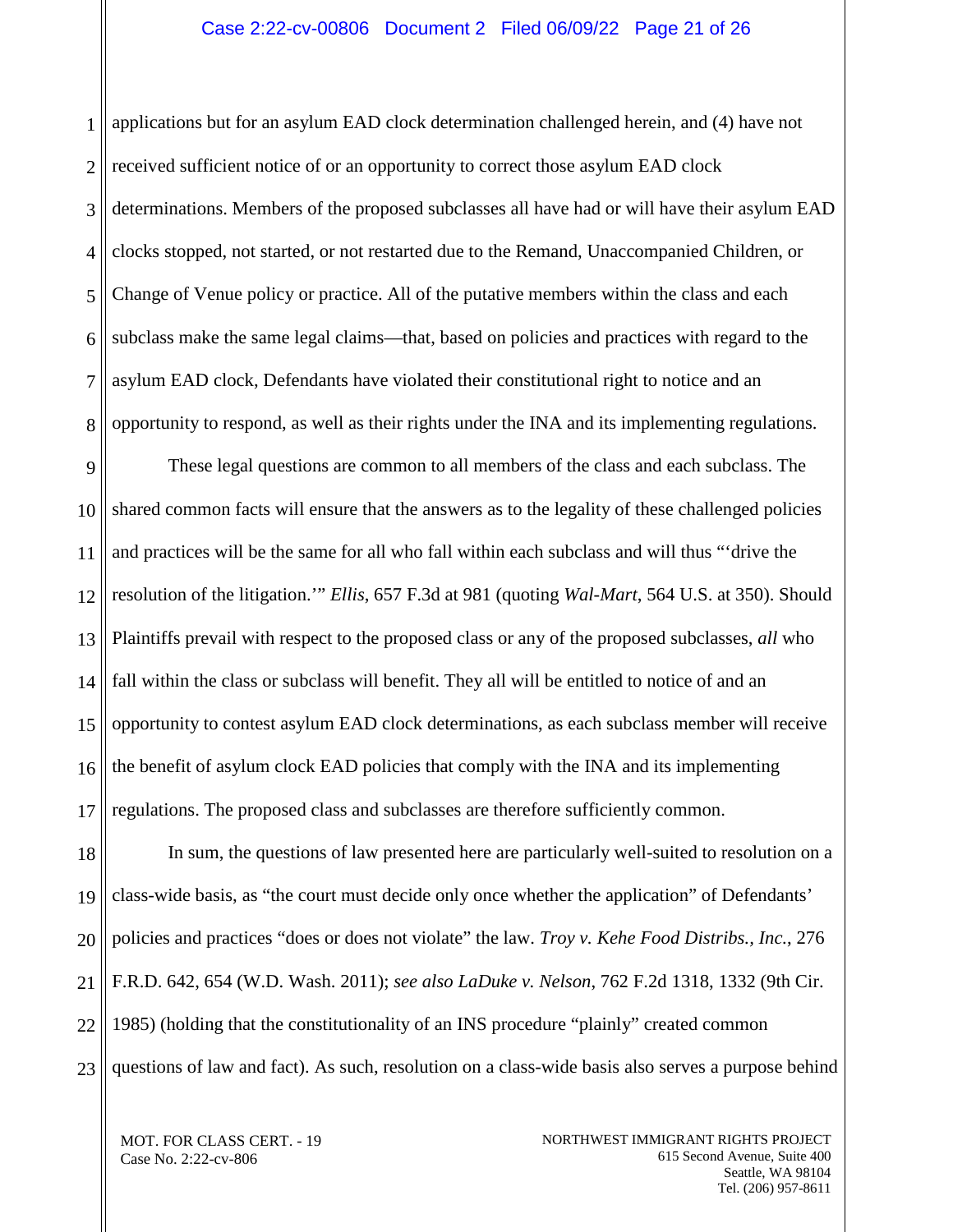1 2 3 4 5 the commonality doctrine: practical and efficient case management. *Rodriguez,* 591 F.3d at 1122. Because all putative class and subclass members allege the same injuries and raise the same set of common questions, and because the remedy as to future class members will be the same for all class and subclass members, *see* Section III.A.3, *infra*, this Court should find the commonality requirement satisfied here.

<span id="page-21-0"></span>6

3. Plaintiffs' Claims Are Typical of the Members of the Proposed Class and Subclasses.

7 8 9 10 11 12 13 14 15 16 17 18 19 20 Rule  $23(a)(3)$  requires that the claims of the class representatives be "typical of the claims . . . of the class." To establish typicality, "a class representative must be part of the class and 'possess the same interest and suffer the same injury' as the class members." *Gen. Tel. Co. of the Sw. v. Falcon*, 457 U.S. 147, 156 (1982) (citation omitted). Factual differences among class members do not defeat typicality in a case dealing with a uniform policy or practice, provided that "the unnamed class members have injuries similar to those of the named plaintiffs and that the injuries result from the same, injurious course of conduct." *Armstrong v. Davis*, 275 F.3d 849, 869 (9th Cir. 2001); *see also LaDuke*, 762 F.2d at 1332 ("The minor differences in the manner in which the representative's Fourth Amendment rights were violated does not render their claims atypical of those of the class."); *Parsons v. Ryan*, 754 F.3d 657, 685 (9th Cir. 2014) (finding typicality where class representatives "allege the same or similar injury as the rest of the putative class; they allege that this injury is a result of a course of conduct that is not unique to any of them; and they allege that the injury follows from the course of conduct at the center of the class claims" (internal quotation marks omitted)).

21 22

23

Here, the claims of the named Plaintiffs are typical of the claims of the putative class and subclass members. Each named Plaintiff, just like each putative class member, is unable to obtain employment authorization due to an asylum EAD clock determination, and Defendants

MOT. FOR CLASS CERT. - 20 Case No. 2:22-cv-806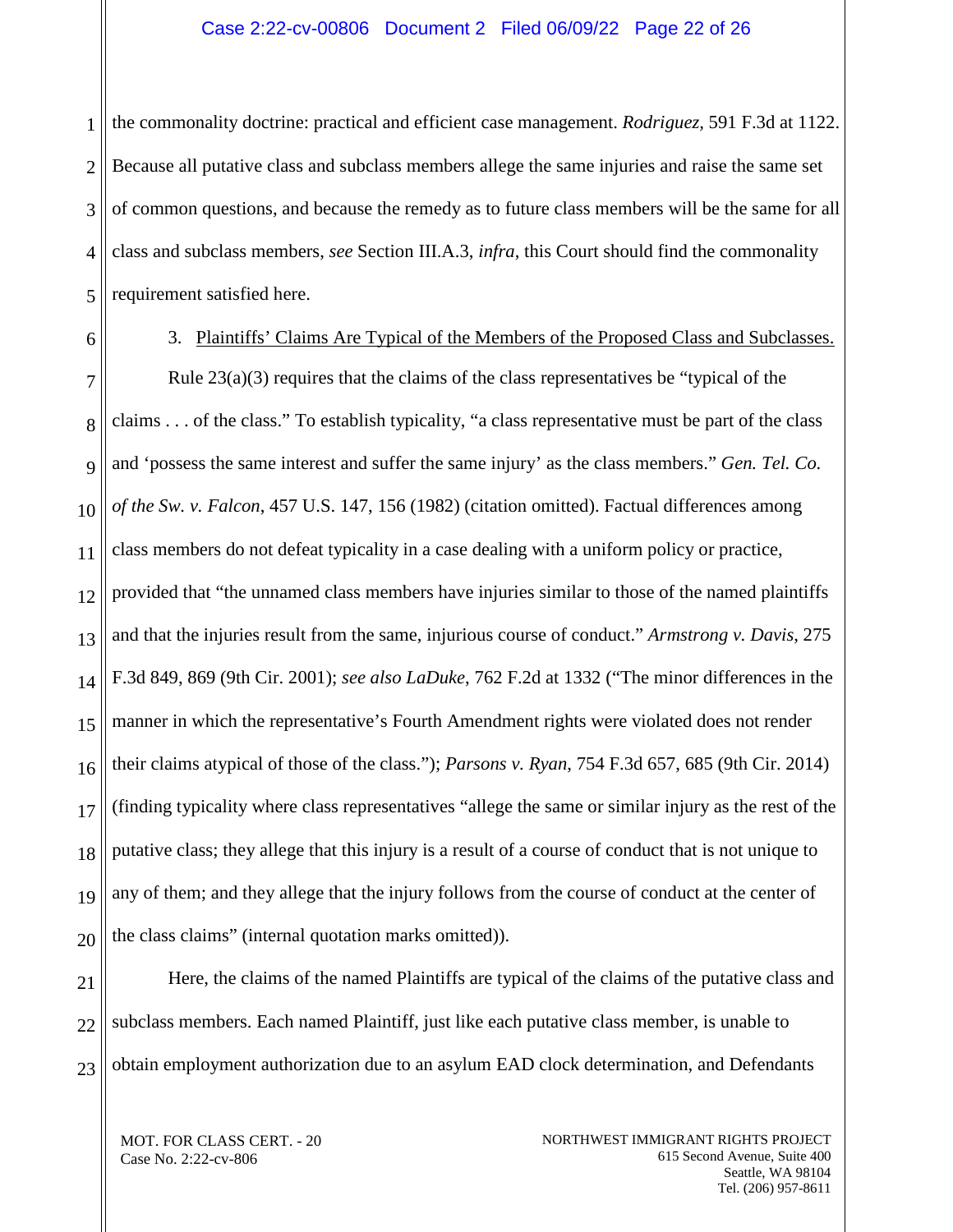### Case 2:22-cv-00806 Document 2 Filed 06/09/22 Page 23 of 26

1 2 3 4 5 6 7 8 9 10 11 12 13 14 15 16 17 18 19 failed to provide them with either written notice or a meaningful opportunity to correct errors in that determination. Plaintiffs Garcia Perez and Martinez Castro, like members of the Remand Subclass, are unable to obtain employment authorization because their asylum EAD clocks have not been or will not be started or restarted after winning a remand on appeal requiring further adjudication. Plaintiff J.M.Z., like members of the Unaccompanied Children Subclass, is unable to obtain employment authorization because her asylum EAD clock has been stopped because the IJ administratively closed her removal proceedings to comply with Congress's mandate that USCIS adjudicate her asylum applications in the first instance. Plaintiff Martinez Hernandez, like members of the Change of Venue Subclass, is unable to obtain employment authorization because his asylum EAD clock has been or will be stopped after a change of venue of his removal proceedings. Both class representatives and class members are thus victims of the "same, injurious course of conduct": the inability to obtain employment authorization that they are otherwise entitled to. For all, their injuries stem from Defendants' uniform policies and practices with respect to the asylum EAD clock. Because Plaintiffs and the proposed class and subclasses raise common legal claims and are united in their interest and injury, the element of typicality is met. 4. The Named Plaintiffs Will Adequately Protect the Interests of the Proposed Class and Subclass Members, and Counsel are Qualified to Litigate This Action. Rule 23(a)(4) requires that "the representative parties will fairly and adequately protect the interests of the class." "Whether the class representatives satisfy the adequacy requirement

<span id="page-22-0"></span>20

21

depends on 'the qualifications of counsel for the representatives, an absence of antagonism, a

sharing of interests between representatives and absentees, and the unlikelihood that the suit is

22 collusive.'" *Walters*, 145 F.3d at 1046 (citations omitted).

23

MOT. FOR CLASS CERT. - 21 Case No. 2:22-cv-806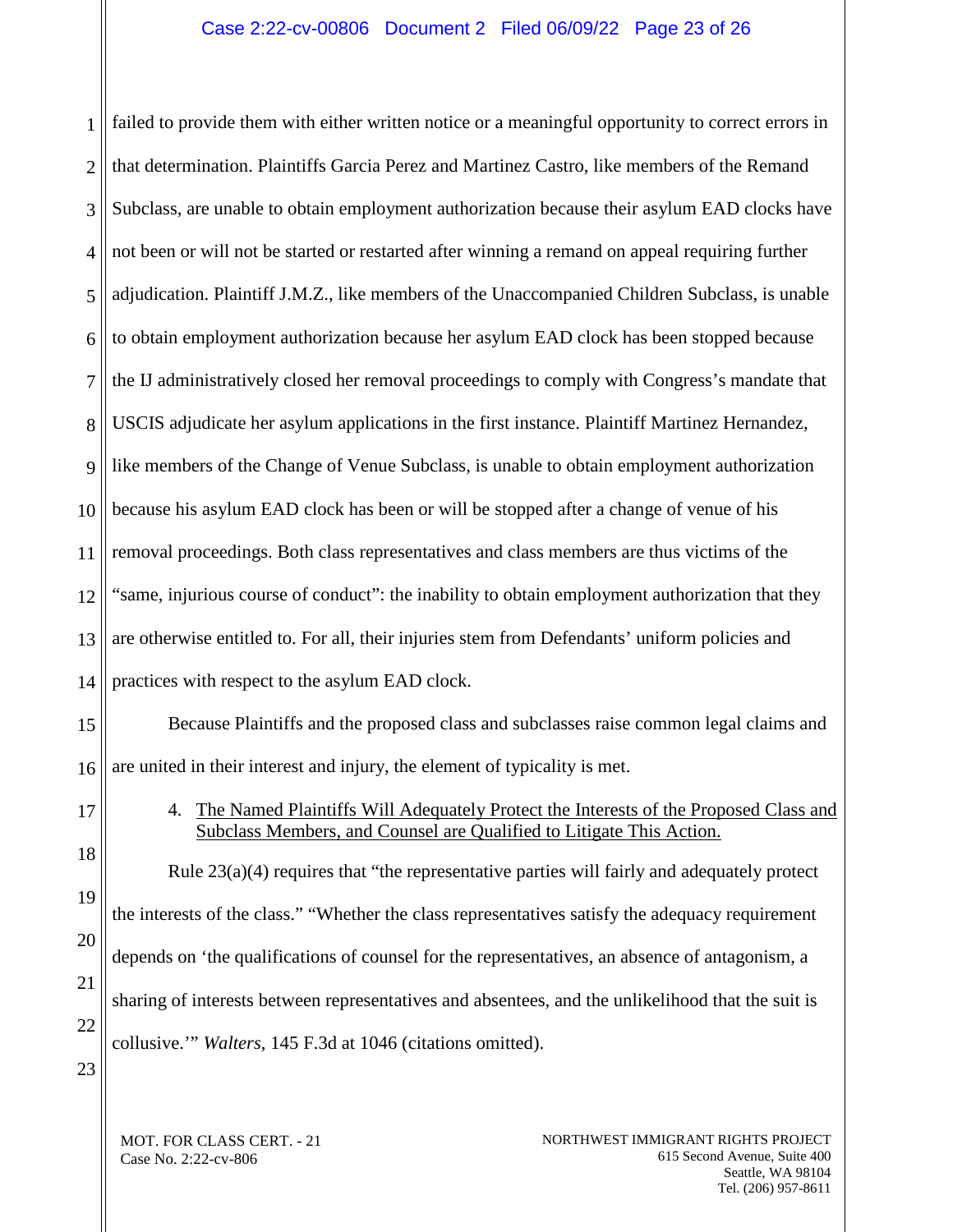### i. Named Plaintiffs

2 3 4 5 6 7 8 9 10 11 Named Plaintiffs each seek relief on behalf of the class and their respective subclass as a whole and have no interest antagonistic to those of other class or subclass members; they will thus fairly and adequately protect the interests of the class and subclass they seek to represent. Their mutual goal is to declare Defendants' challenged policies and practices unlawful and to obtain declaratory and injunctive relief that would not only cure this illegality but remedy the damage to all class and subclass members. They thus seek a remedy for the same injuries, and all share an interest in having a meaningful opportunity to seek employment authorization, receipt of which is critical to their ability to maintain a stable livelihood. *See* Garcia Perez Decl. ¶¶ 13– 14; Martinez Castro Decl. ¶ 9; Martinez Hernandez Decl. ¶ 11. Furthermore, named Plaintiffs do not seek money damages. Thus, the representatives' and class members' interests are aligned.

12

1

ii. Counsel

13 14 15 16 17 18 19 20 21 Plaintiffs' counsel are adequate. Counsel are considered qualified when they can establish their experience in previous class actions and cases involving the same field of law. *See Lynch v. Rank*, 604 F. Supp. 30, 37 (N.D. Cal. 1984); *Marcus v. Heckler*, 620 F. Supp. 1218, 1223–24 (N.D. Ill. 1985); Rubenstein, *supra*, § 3:72 ("The fact that proposed counsel has been found adequate in other class actions is persuasive evidence that the attorney will be adequate in the present action."). Plaintiffs' counsel have a demonstrated commitment to protecting the rights of noncitizens and have considerable experience in handling complex and class action litigation in the immigration field. *See* Declarations of Matt Adams, Mary Kenney, and Trina Realmuto. Plaintiffs' counsel will zealously represent both named and absent class members.

22 23

> MOT. FOR CLASS CERT. - 22 Case No. 2:22-cv-806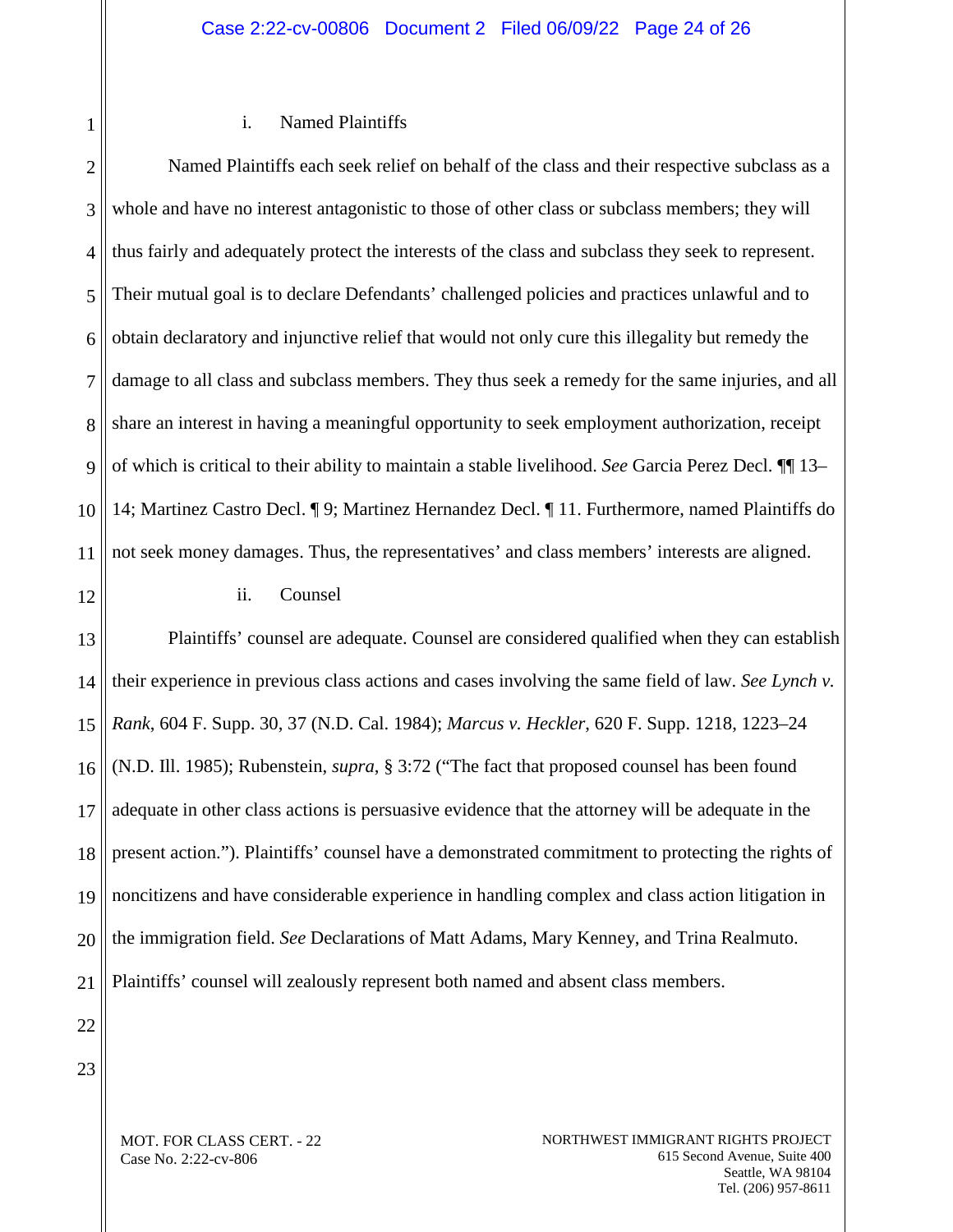#### <span id="page-24-0"></span>1 **B. Plaintiffs Satisfy the Requirements of Rule 23(b).**

2 3 4 5 6 7 8 9 10 11 12 13 14 Federal Rule of Civil Procedure 23(b)(2), under which Plaintiffs seek certification, requires that "the party opposing the class has acted or refused to act on grounds that apply generally to the class, so that final injunctive relief or corresponding declaratory relief is appropriate respecting the class as a whole." Rule 23(b)(2) is "unquestionably satisfied when members of a putative class seek uniform injunctive or declaratory relief from policies or practices that are generally applicable to the class as a whole." *Parsons*, 754 F.3d at 688; *see also Zinser v. Accufix Rsch. Inst., Inc.*, 253 F.3d 1180, 1195 (9th Cir. 2001) ("Class certification under Rule 23(b)(2) is appropriate only where the primary relief sought is declaratory or injunctive."). "The rule does not require [the court] to examine the viability or bases of class members' claims for declaratory and injunctive relief, but only to look at whether class members seek uniform relief from a practice applicable to all of them." *Rodriguez,* 591 F.3d at 1125. This suit satisfies the requirements of Rule  $23(b)(2)$ , as Defendants have nationwide policies with respect to the asylum EAD clock that are injurious to Plaintiffs' rights and interests.

15 16 17 18 19 20 21 22 23 Defendants have subjected or will subject all members of the proposed class and subclasses to unlawful policies and practices. For all, Plaintiffs are subject to Defendants' failure to provide written notice of or a meaningful opportunity to contest erroneous asylum EAD clock determinations. For each subclass, Plaintiffs are subject to Defendants' policy or practice that stops or fails to start or restart the asylum EAD clock. These policies violate the constitutional, statutory, and regulatory rights of Plaintiffs. "The only appropriate remedy, if these allegations are established, is declaratory judgment and final injunctive relief," *Walters*, 1996 WL 897662 at \*7, as Defendants have acted "on grounds generally that apply generally to the class, so that final injunctive relief or corresponding declaratory relief is appropriate respecting the class as a

MOT. FOR CLASS CERT. - 23 Case No. 2:22-cv-806